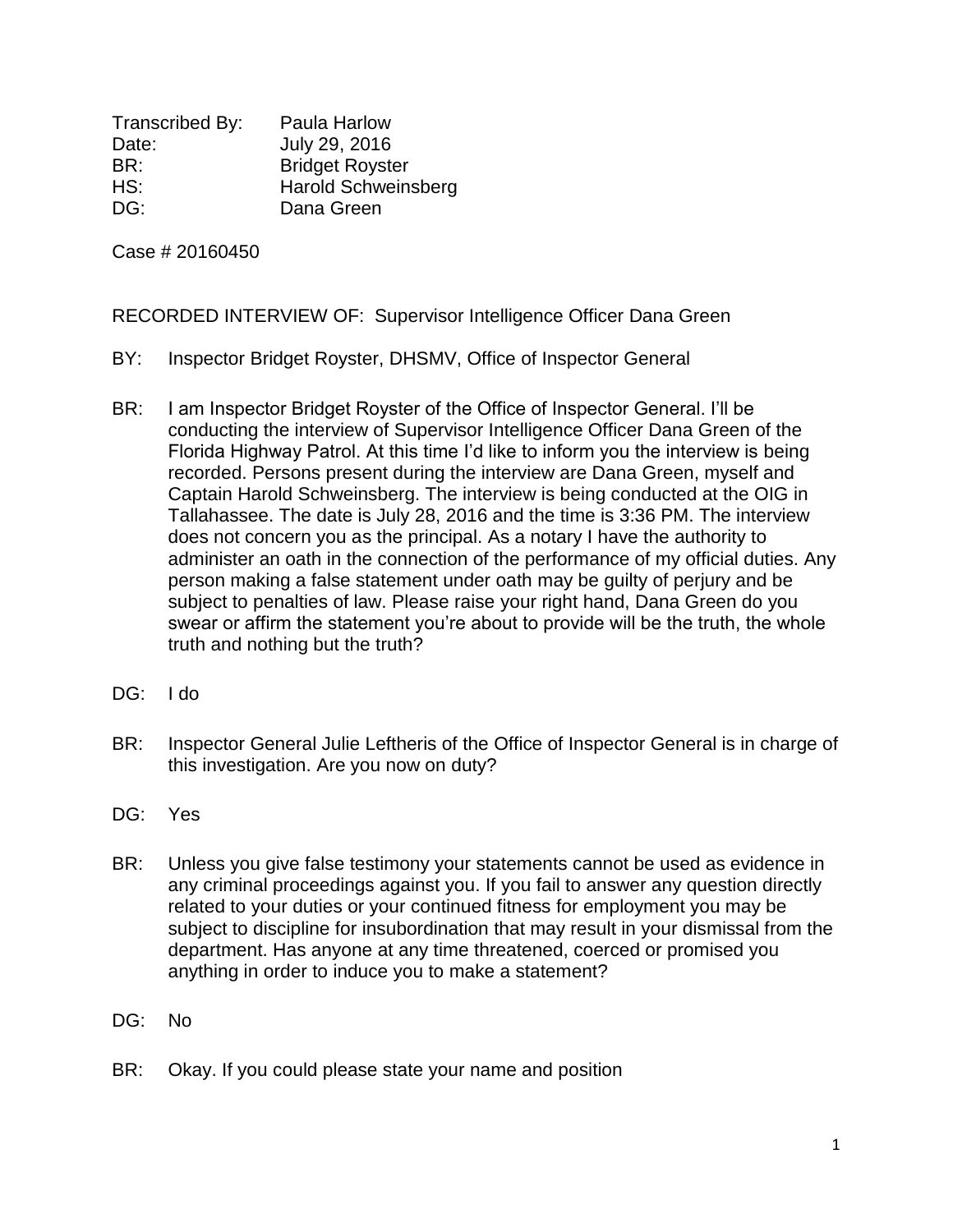- DG: Uh, Dana Green, I'm the Supervisory Intelligence Officer with BCII
- BR: Okay and how long have you been in your current position?
- DG: Uh, it'll be one year on August 31<sup>st</sup>
- BR: So August  $31<sup>st</sup>$  of 15?
- DG: Right, yes
- BR: Okay and who is your supervisor?
- DG: Uh, Chris Griggs
- BR: And how long has he been your supervisor?
- DG: Uh, during my entire time of employment here
- BR: Okay and who is his supervisor?
- DG: Uh, Major Brannon Snead
- BR: Okay and you brought a complaint to us earlier and the purpose of this interview is to document your concerns
- DG: Right
- BR: So if you could please start from the beginning with you know what you want to bring forward to us
- DG: Okay um, I would say that um, shortly after the time uh, Major Snead was transferred into um, being over our section, our Bureau uh, shortly thereafter um, there were comments and um, questions and things like that that were made um, periodically that made me uncomfortable and as, as time went on I decided it was probably something I needed to start documenting. Um, I tried to consider at the time if it was something I wanted to address and if so how do I address it. Do I address it with him how do I you know, make it understood that I'm not comfortable without him getting upset with me or um, taking offense to it uh, in a sense I guess. Um, but and I guess I kind of just thought well if I make a list of it and at some point somebody else makes an issue or there's another problem then I guess come as somewhat of a back- up and say well I've noted these problems as well type of thing. Um, however as time's gone on I've just decided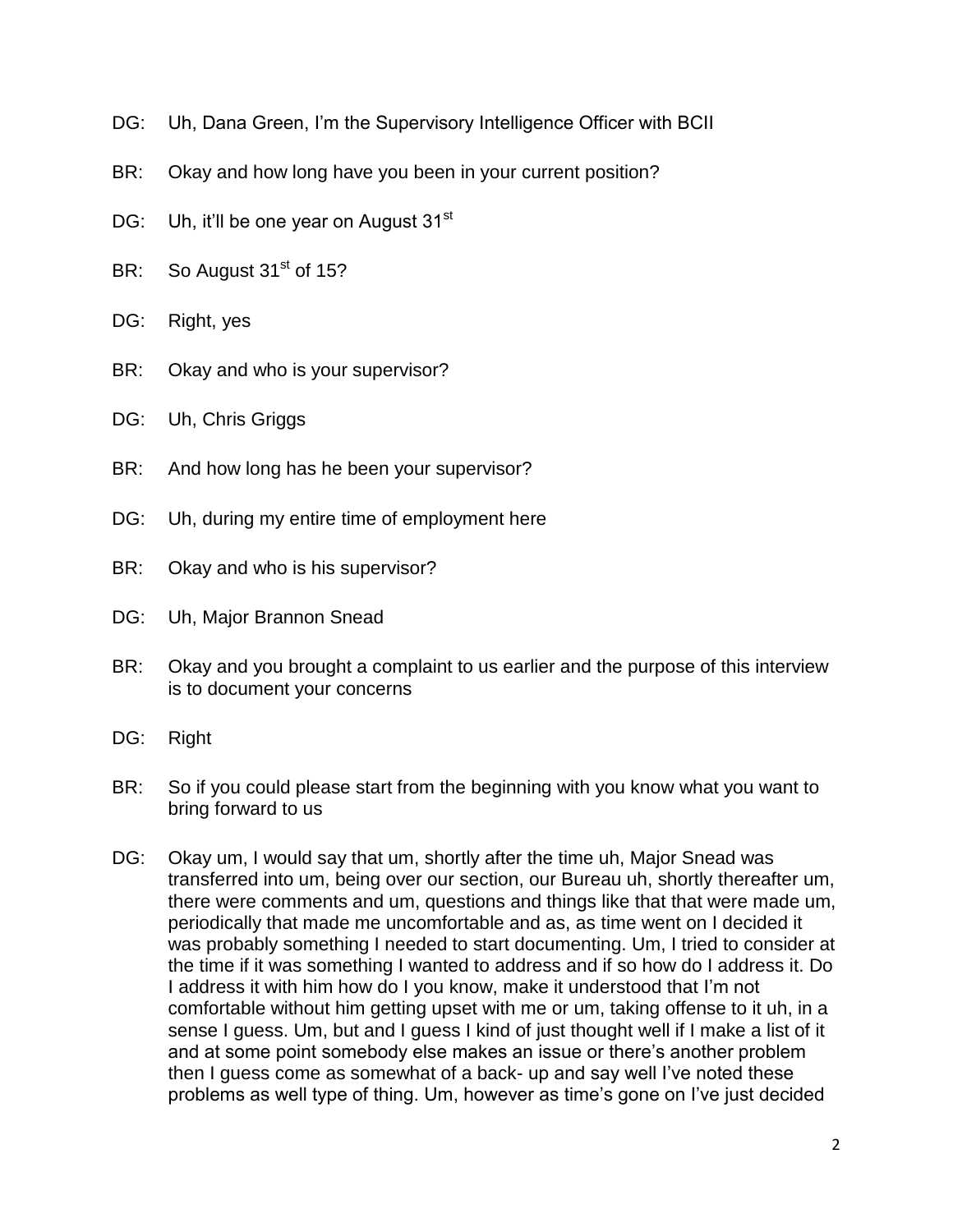that the right thing to do is just go ahead and come forward um, with the issues that, that I've made note of so um, I just guess start going down the list of um, of things

- BR: Let me ask you real quick, you started in August do you recall when he became
- DG: I wanna say he
- BR: the Major?
- DG: He, I want to say in November
- BR: Okay
- DG: I think he, it may have been um...slightly before that but I think, I think it was around the beginning of November if I remember correctly
- BR: Okay and how were your interactions when he first started?
- DG: Um, they, they were fine, they were pleasant um, when, when I initially met him um, it was during the um, the ceremony when they, it was a promotional ceremony for a few of the other members and um, and then at that time you know introduced us to him um…and you know it was, it was pleasant and he was you know seemed like he was gonna be a good person to work for and that type of thing so um, I had actually been um, made aware at that point that my boyfriend I guess knew him from 20 something years ago when they worked at Tallahassee Police Department together so um, I thought well that's a good thing it's always kind of nice to have people that you know in common and feel like you kind of start off on a good foot if that makes sense so
- BR: Okay and then how soon after did you experience what you said the first began in December
- DG: Um, I think the first time that I experienced what I would say was probably just uncomfortable with him was um, December  $22<sup>nd</sup>$  um, we were dealing with an issue um, with some bomb threats primarily down in Miami Dade area and um, having to coordinate a lot with FDLE and um there's a female supervisor over there um, just a lot of back and forth communication that day um, between myself and her and a few of her employees um, anyway uh, at one point I guess she had spoken to my supervisor um, about how they wanted things to be handled etc. um, in relaying I guess the, the way that the events had gone that day when I was relaying that information to Major Snead um, which at that point he had never met this supervisor before but he made the comment he said you know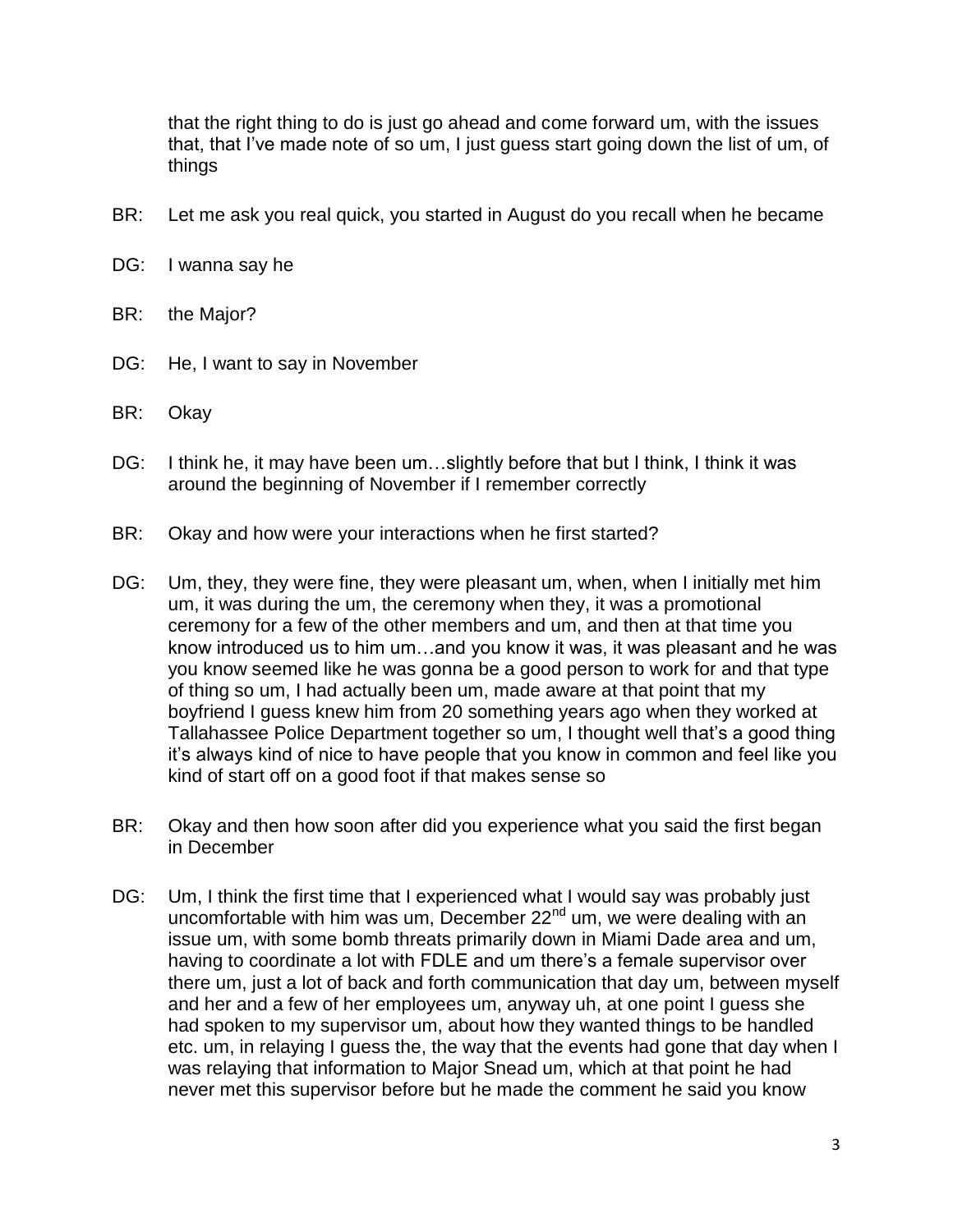well what's her issue with you um, you know it sounds like she's got some hang up with you or whatever is it because you're hot and she's not I mean is she a dyke or what's her issue you know and I'm like I don't really know what her problem is but I just know that you know she's very defensive of her employees and if it, if it's perceived that someone else is possibly um, you know done something that she feels has wronged her employees and she's, she's gonna defend them and that type of thing. Um, anyway uh, within a short time after that we went into um, Chris Griggs office and closed the door and um, we're having a little bit of conversation before they were gonna call this supervisor on the phone and discuss kind of the day's events and what had gone on and what we needed to do from there and that type of thing and uh, Chris does not like confrontation and I think he was a little concerned about how the conversation was gonna go and so he was obviously anxious and that type of thing and um, the Major said something to him you know to the effect of you know what, why, what are you afraid of are you scared of her are you scared she's gonna put a strap on and like man handle you or something and I just was kind of taken back I was embarrassed number one that he had said it but I felt bad for Chris because I, as a man I wouldn't want another man talking to me like that especially a supervisor it just seemed horribly inappropriate um, and like I said you know I don't know if that was just his way of I guess of just trying to be funny and trying to lighten an issue I don't know but it was just really awkward um, and of course Chris didn't really acknowledge him he just kind of kept writing his notes or you know whatever he was preparing at the time so um

- BR: So did Chris say anything to the Major?
- DG: No, no
- BR: About his comment?
- DG: No, no, no, no, no
- BR: How did, did he react at all?
- DG: No he just kept writing like...from where I was sitting um, kind of across the desk like you guys are right now um, and like the Major was standing over here and so Chris was in the middle of you know writing when he said that and he kind of stopped like while he was writing and he didn't look up but I could kind of see his eyes and he kind of like that you know kind of his eyes just got big like wow he just said that um and um, so anyways but the Major went on talking and then saying you know what he intended to, to talk to the supervisor about once he got on the phone and that kind of thing
- HS: Just a quick follow up on that incident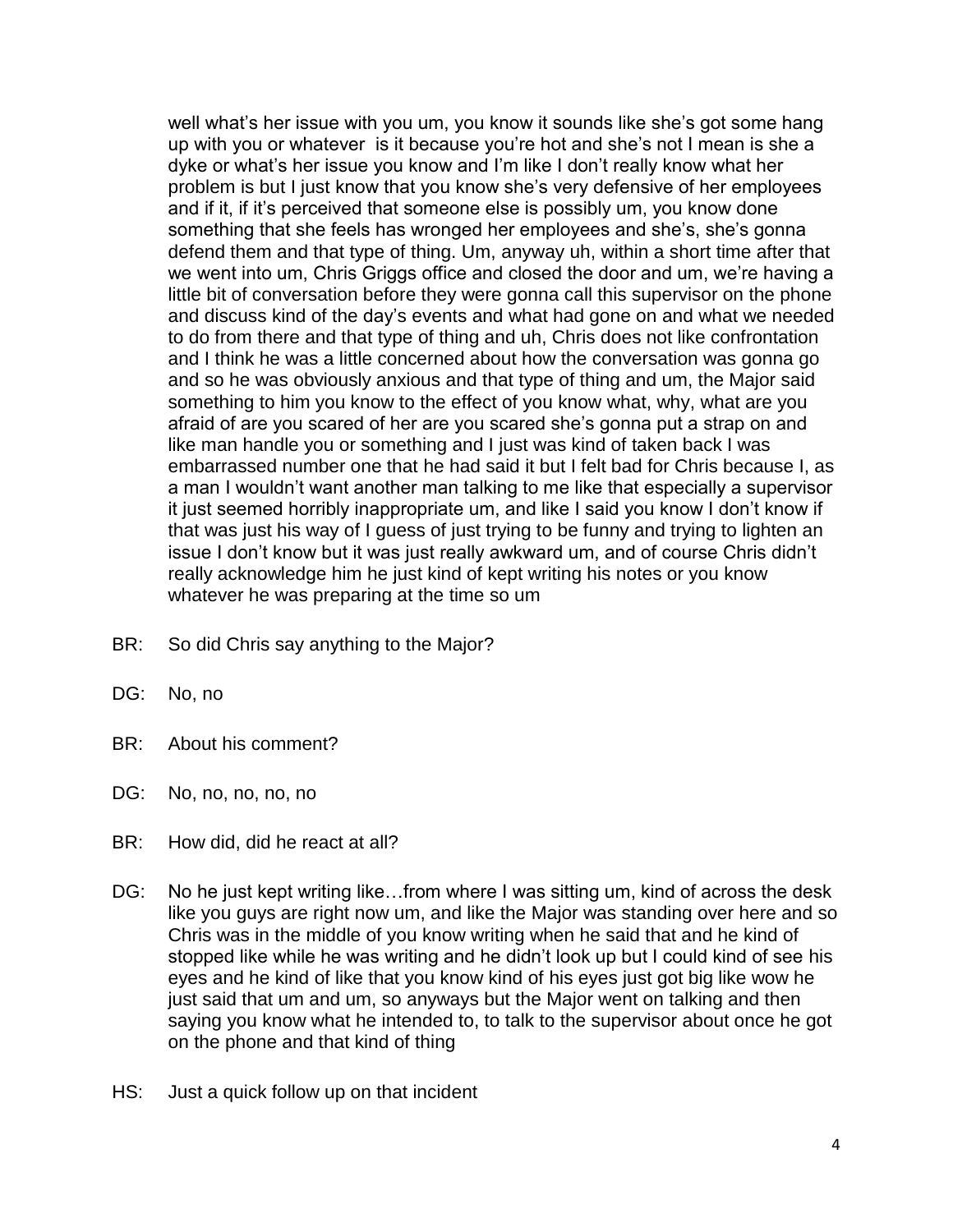| DG: | Uh huh |
|-----|--------|
|-----|--------|

- HS: Um, who was the female supervisor at FDLE?
- DG: Christy Gordon
- HS: And then uh…you said there was a short time and then y'all went into Chris' office, is that where this occurred?
- DG: Right uh huh
- HS: was that the same day?
- DG: Oh yes
- HS: (inaudible) same day
- DG: It was probable within fif...ten, fifteen minutes
- HS: Okay and the only people present was you, Chris and the Major?
- DG: Right
- HS: Okay.
- BR: And when he made the comment to you earlier
- DG: Uh huh
- BR: That she was jealous because you're hot or
- DG: Uh huh
- BR: Was that just the two of you?
- DG: Uh huh
- BR: and where was that?
- DG: That was in my office. That was when I was giving him the run-down of what had occurred that day what our section had, had done as far as responsibilities, who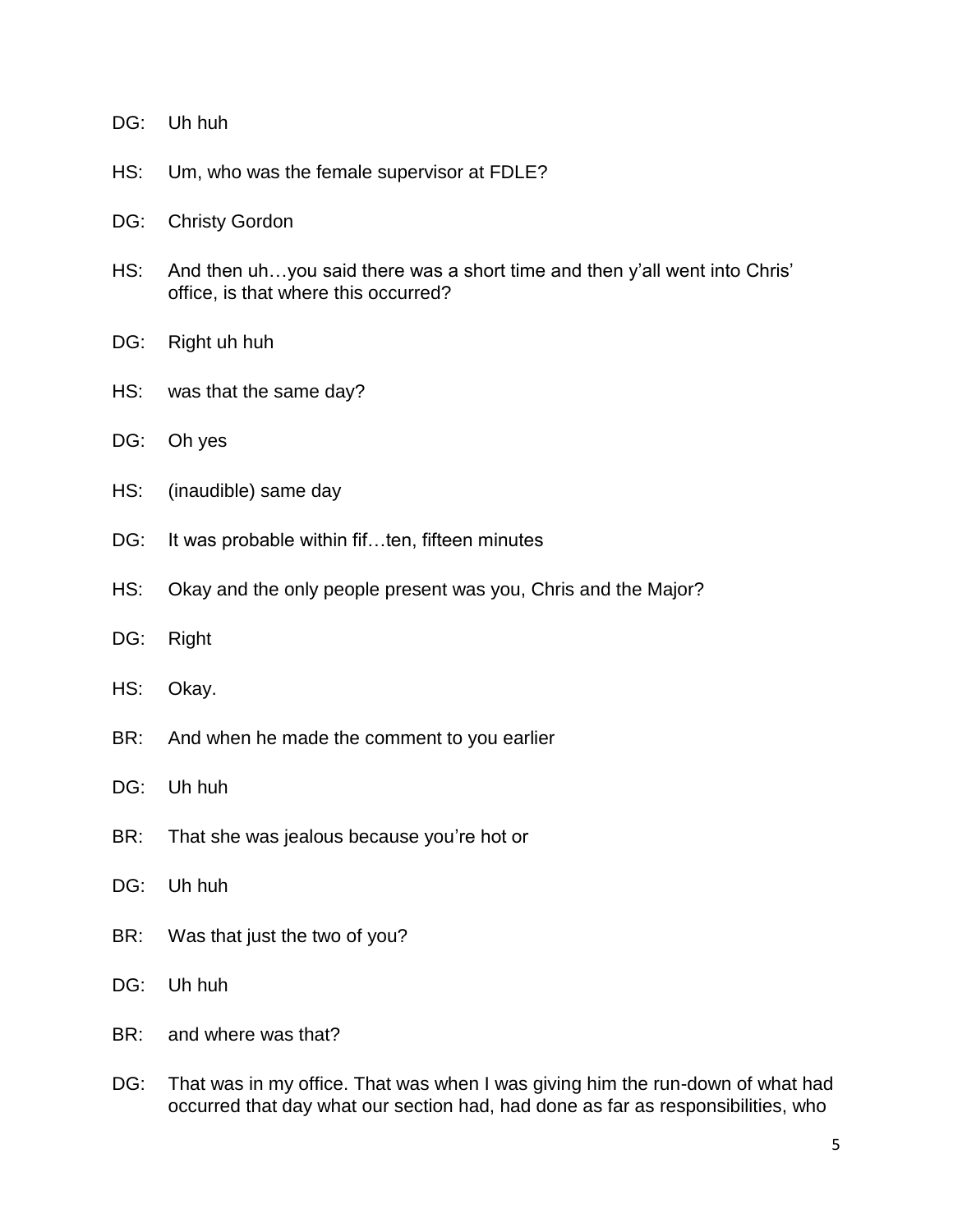we had reached out to and what they were handling at that point and that type of thing

- BR: And was that the first time he ever made a comment about your appearance or
- DG: Yes, yeah
- BR: and it was out of nowhere?
- DG: Right
- BR: So how did you react to that when, when he made the comment
- DG: I just kind of rolled, I was like I don't know what her problem is and you know I just, I know that, you know cause I've worked at FDLE before that she tends to be very protective of her employees regardless of if they've done something wrong or you know gone against policy or whatever. I just kind of rolled over it and didn't acknowledge it
- BR: Does he know Christy?
- DG: No he had never met her or spoken to her at that time
- BR: When he made that comment to you in your office, how is your office set up? Do you have somebody outside that could have overheard that conversation?
- DG: No um
- BR: Was the door open, was it closed?
- DG: The door was open um…but I don't have anybody that would have been close enough that probably would have heard
- BR: Okay and then when you were later that day in Chris' office could anybody have overheard that comment? Was his door open or closed?
- DG: No his door was shut, his door was shut. Actually you know what now that I think about it at one point during the conversation with the Major Mindy was in my office with me cause Mindy Srinivasan who is one of our analyst um, she had been uh, quite involved with the incidents that day and um, had been in my office at one point when I had been on the phone with a couple of the people from FDLE so she was aware of kind of what was going on and was kind of telling me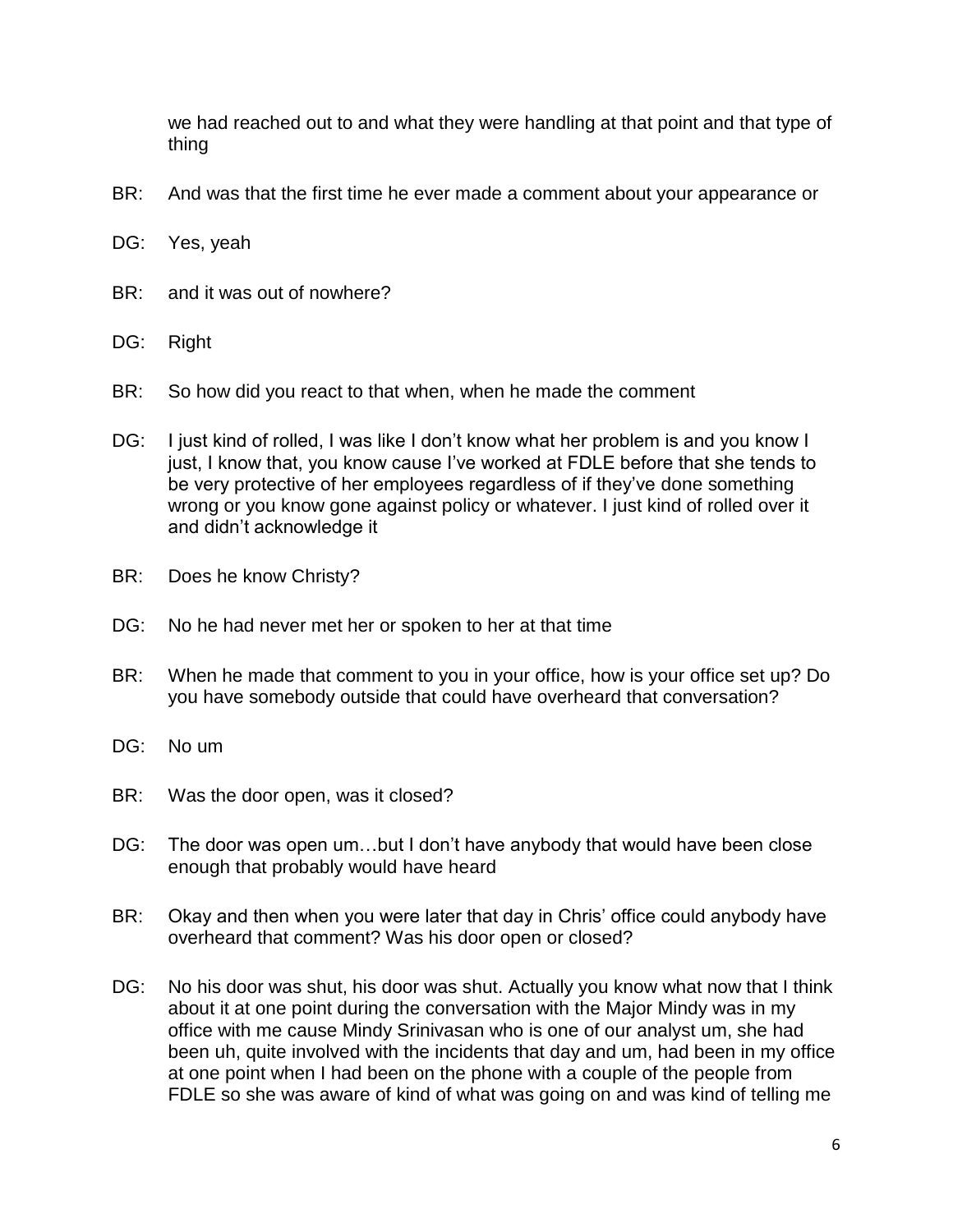what she had done and I was relaying some information and if I remember correctly she was in there when he first came in but I don't think she was in there at the point when he made that comment, I think she had already you know kind of given her information to me and gone back to her desk

- BR: Okay. So on both of those situations did you respond back to him or react in any way
- DG: No
- BR: either verbally or physically?
- DG: No
- BR: Okay alright what's the next incident?
- DG: Um...was um, February  $2^{nd}$  um, I had put in a travel request to go to it's like all the southern states regional intelligence sharing meeting and conference um, and at that time the agency had started cutting back on a lot of out of state travel and um, so it wasn't something that you know, I knew for sure was or wasn't gonna be approved but I thought well you know can put in and see. But um, it had gone up the chain and um, I had gone to take some papers to Ms. Helen one day up in her office and um, he had walked out um, while I was standing there talking to her and finishing up and then we kind of walked out, this was when they were in their old offices not where they are at now and as we were walking out he was like oh by the way I got your um, out of state travel approved and I was like oh that's great thank you, you know I was wondering and he's like yeah you owe me and I was like oh I appreciate it and again I just kind of rolled with it cause it thought well he might have meant it innocently I don't know and I certainly didn't want to act or acknowledge as if perhaps he meant it in any kind of other way so but I just, I did think it was a little odd and you know me so I was like I'm not asking for any special favors here (laughs)
- HS: Was Ms. Helen present for that?
- DG: No
- BR: And did anybody else put in for that training?
- DG: No....and I ended up not going, I ended up having um, childcare issue um, my ex-husband wasn't gonna be able to watch our daughter as it ended up so I ended up not even going so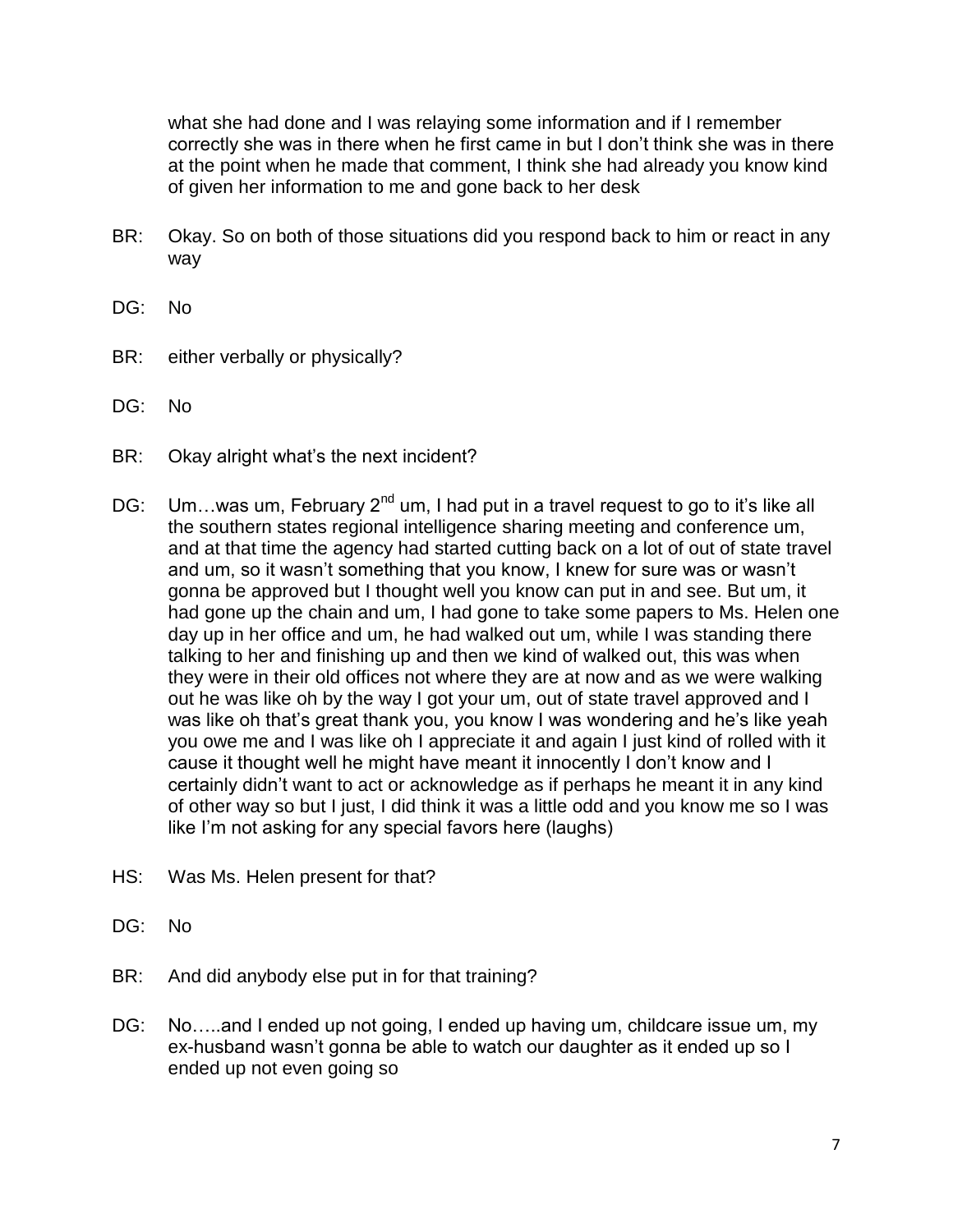- BR: How was, when he made that comment that you owed him, how was his demeanor?
- DG: Um, kind of joking kind of like you know you owe me, I don't really know how else to explain it, it was just kind of not like a, a firm serious you know you owe me on that or whatever it was just kind of more (inaudible)
- BR: Did you interpret it in more he owed you something maybe sexually or a favor or how did you take it?
- DG: In a sense I kind of did interpret it like you know if I had suggested something or, or been playful with him back that he would have been like yeah that's what I was talking about or whatever but um, I chose to not even really act like I acknowledged it or took it in that way cause I didn't want to seem like you know…that I was picking up what he was putting down (laughs)
- BR: Okay
- DG: So
- BR: and how did that comment make you feel?
- DG: Awkward as I walked down the hallway after that I was like what does, what was that you know what did he mean by that and then, and I even talked to my boyfriend that night and told him about it and was like you think I'm reading too much into this, is this and he's like no, you're probably, you're probably reading just you know, exactly what he wanted you too. He's probably putting little comments out there to see how you're gonna respond so
- BR: And then going back to the December  $22^{nd}$ , how, when he made that comment to you
- DG: Uh huh
- BR: referring to Christy, how did that make you feel?
- DG: Uncomfortable especially because we were, it was one on one you know and it's like how did he expect me to respond or react like you know oh thank you or I'm glad you think that or, I don't, what do you, I don't really know what the purpose of that is
- BR: Right and then his comment to Chris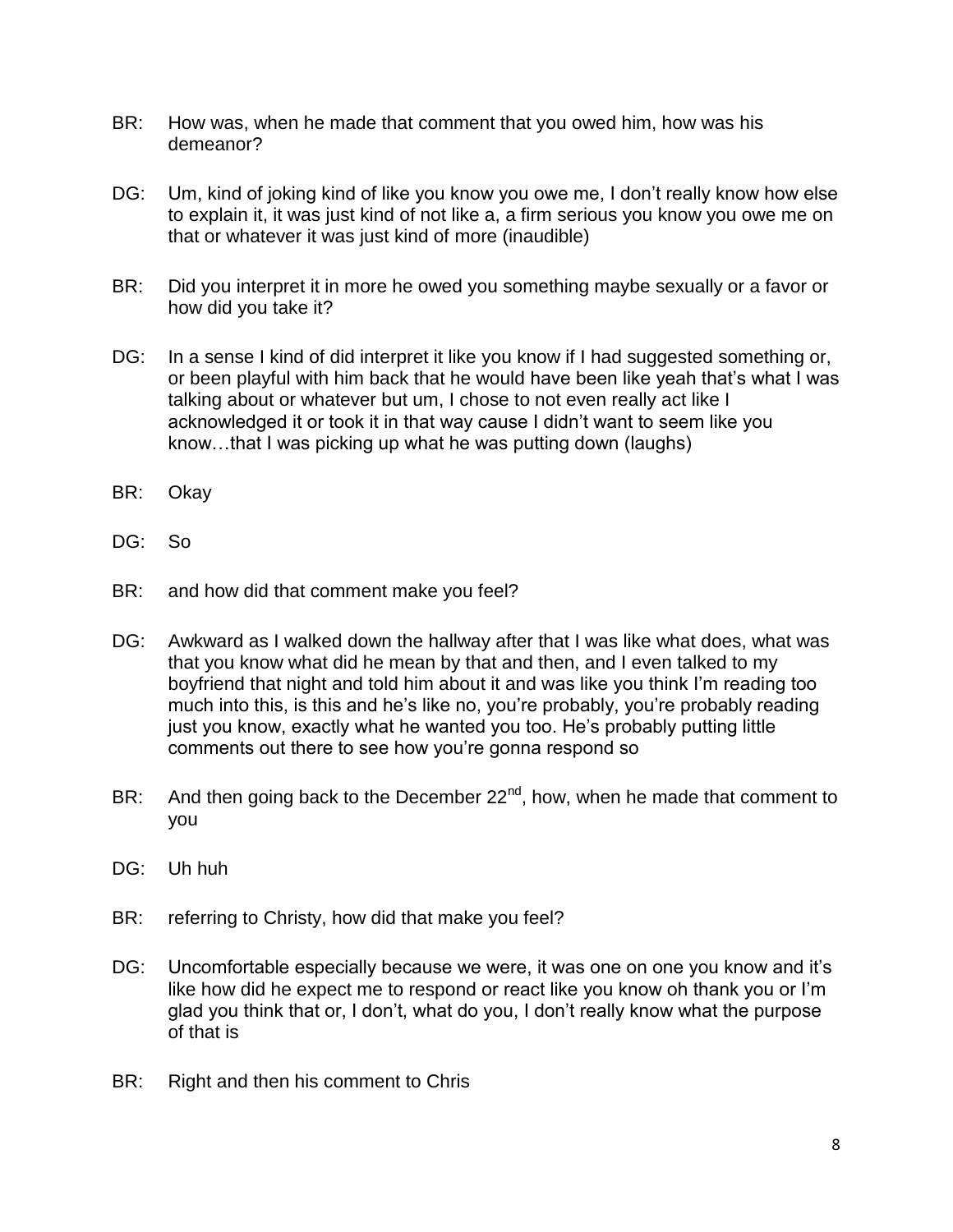- DG: About the
- BR: how did that
- DG: strap on
- BR: make you feel?
- DG: It was probably one of the most awkward moments I think I've ever had in my career um…and I've worked at several law enforcement agencies and heard a lot and I know how guys can you know banter back and forth and stuff but that was just, and especially I think it might have been different if he and Chris had an established you know, friendship and had worked together for years and they were kind of back and forth with each other like that but that's not the type of working relationship that they had or have so that's what made it even more awkward
- BR: Okay. Okay, the next one
- DG: Okay. Um...so February 25<sup>th</sup> um, I got a call from the Major asking me if I'd come up and see him um, it was the day that Beth and Chris were both out and so at first I thought oh no something's hit the fan and I'm on the hook (laughs) so I go up there and um, you know he was just um, just sitting there at his desk working on things or whatever and um, very nonchalant he was like hey have a seat or whatever and um, so I was okay and I sit my note pad down and stuff and um, I, I think just a couple days before that had gone blonder with my hair, prior to that it was like red-brown I'm always switching up but anyway, um, I'd gone in and sat down and he kind of right off the bat he was just like um, hey I don't, I don't want to sound inappropriate but I really like your, your hair like that, I like you with the blonde and you know you smile a lot and you have a pretty smile and it really makes your teeth bright and this type of thing. Which again it was like okay that's awkward and I just was going oh thanks you know and just kind of tried to keep it light hearted like I would if you know a girlfriend would have been like oh I love what you did with your hair you know. Um, now Ms. Helen was outside and I don't' know if she did or didn't hear anything um, the door was open so um, again I tried not to read too much into it cause I thought well maybe he is just being nice and he did (inaudible) he's not trying to be inappropriate um, but again I was like I don't really know why I need to care what you think about my hair but um, anyway so like I said I just was kind of like oh thanks and um, you know I had some papers of something I don't know if it was travel related or what I just kind of like tried to move along in to you know other areas of conversation um…and then he also gave me some papers back that he wanted me to give to Beth which I guess ended up being the reason that he had called me up there in the first place which I didn't really think was necessary um, other than was just maybe looking for an opportunity to, to talk I don't know um, but as you know so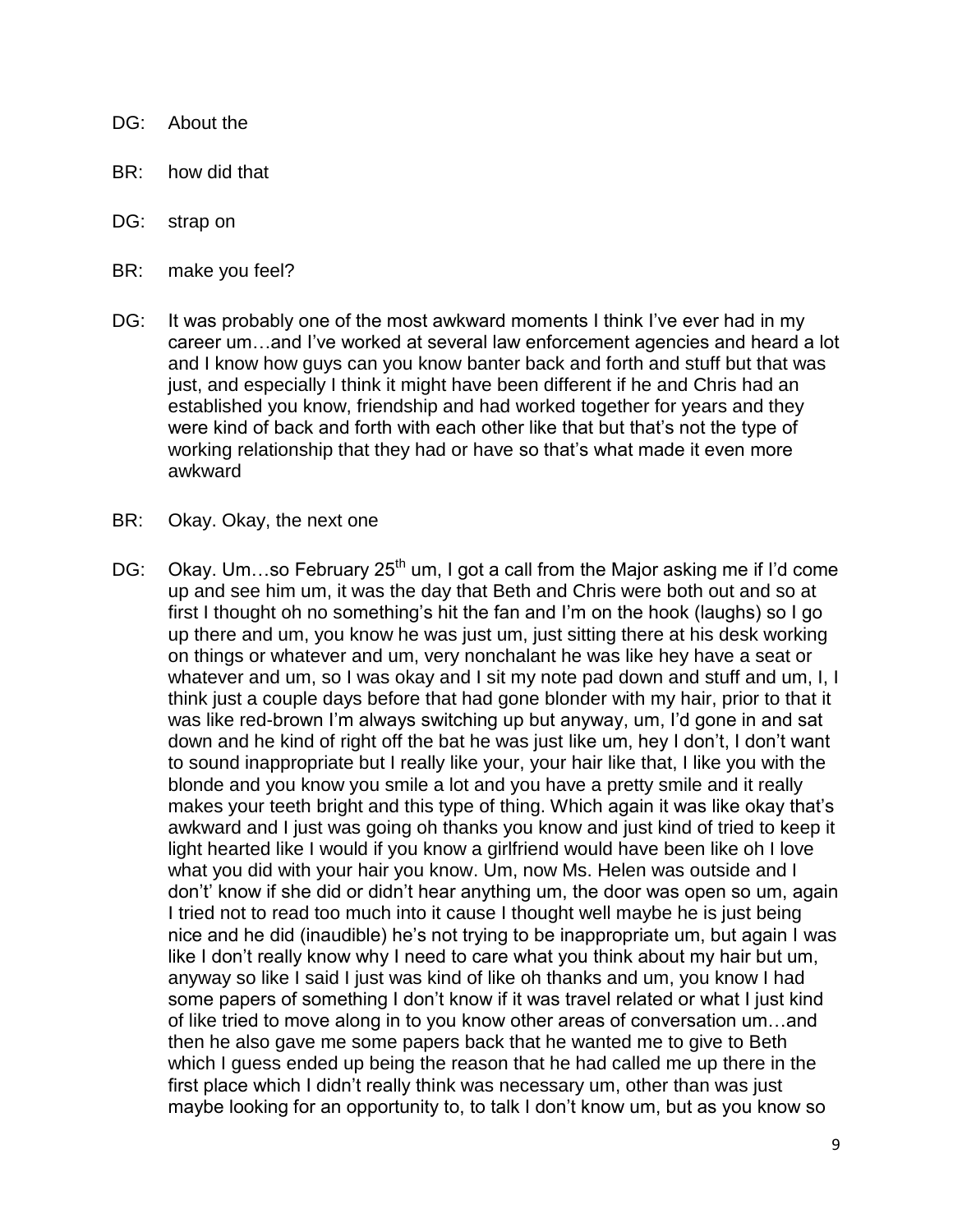we had the exchange of paperwork and stuff and then um, he was talking about you know how he's so stressed out and he had been um, I guess still having some of his health issues and stuff and that you know he made the comment that he needs to find, he just needs to find Mrs. Snead and you know um, went on to ask me how my relationship with my boyfriend's doing, which like I mentioned he knows him but they're not, they don't really speak you know they're not like buddies or anything. Um, and so you know I said oh we're doing great and um, we kind of talked about some of the people that we know in common outside of work and that type of thing um, but he went back to someone that he had dated and how that didn't work and um, was like it's just hard to find people, find people to date in Tallahassee, they're either too young or they're too old or they have too many kids and um, he's like now you know one kid would be okay but I don't, I don't want to deal with somebody that's got more than that, now you've got one kid right and how old is she? And it was almost like you know, okay here you have said this, this and this are your check boxes and then now you're saying basically alright so you're in the age range, and you have the one kid, I don't know it was just super awkward and again it was one of those moments where I talked to my boyfriend after the fact and I'm like okay here it is again am I reading too much into this whatever and at that point he was like you know you'd think if he were interested in how I'm doing then he would text me or call me or whatever and not keep asking you how I'm doing or how our relationship is, he's like that's just…um, and he's like maybe I just need to call him and I said no, I don't want it to, don't I don't want to do that, I don't want this to just be a totally weird situation so let's just give it time and see whatever. Um…anyway yeah so that was like I said when he asked me how old I was and how old my child was um, and asked me a little bit about her um…how he'd also asked me how well do you get along with your ex-husband and um, which I don't think I put that in there but and where he works at and I don't know it was just kind of a little more personal than I really wanted to get I mean and I didn't stop and say well that's none of your business or I'm not gonna tell you cause I don't know I just felt too awkward I guess to just I don't know so, um…but that's

- HS: Is that when he asked, you mentioned about asking how your relationship with your current boyfriend
- DG: Uh huh
- HS: Is that when he asked that?
- DG: Yes
- HS: question?
- DG: Yes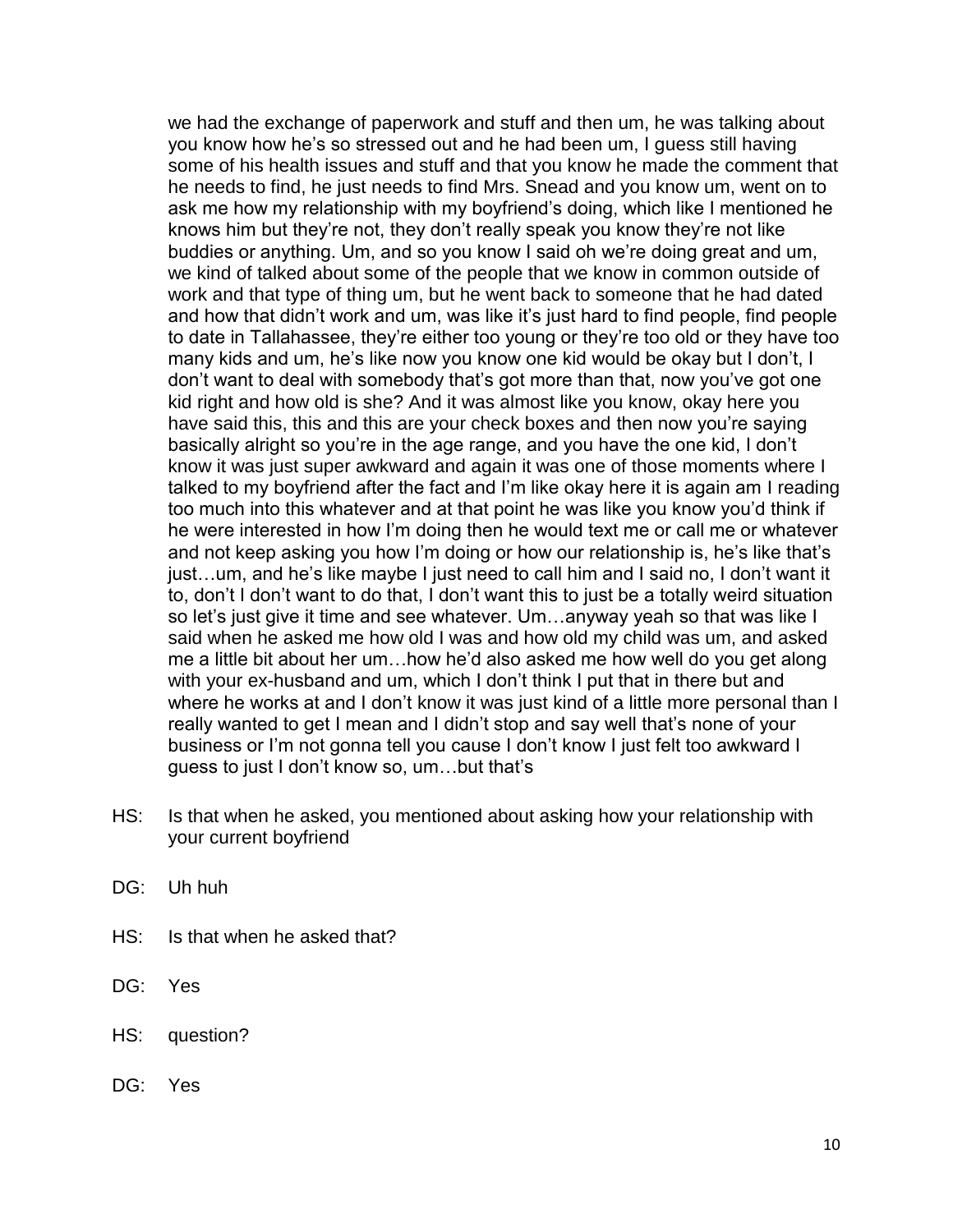- HS: and how did he
- DG: He's, I mean over the time that he's been here I would say almost just about every time I see him…probably 90% of the time when I see him he'll ask me how's everything with Logan, how are you and Logan. Maybe it's innocent, I don't know but I don't, I don't hear him asking other people how their relationships are doing so
- HS: Then another quick question on this issue, with uh, I know there's, do y'all have two squads basically in analyst?
- DG: Right. Yeah we have two teams
- HS: And you have Beth who's over one and now you're over the other
- DG: Uh huh
- HS: and on this particular issue he called you up there for one of Beth's subordinates
- DG: Right, yes
- HS: Is that typical? Do y'all cover each team for those situations?
- DG: Not for something like that, not for just travel paperwork um, which that's what I thought was kind of strange about it, why would you call me up here just to give me some travel paperwork for one of her employees. I want to say it might have been for Jessica Bangle because I think at the time she was gonna be going to the analyst academy um, but I can't be 100% sure I just remembered it was for someone on her team members um, and that um, that they had actually yeah, had been denied um, for something out of state so, trying to remember now, it wouldn't have been her academy….for something out of state…I can't remember off the top of my head but
- HS: Was it a pending, like was it gonna be the next day or the
- DG: No, I think it was probably a little ways from there um...yeah so there wasn't anything cause we, everybody, we all know if, if you're wanting to put in for it you better do it well in advance and don't wait till the last minute so um, yeah there, there wasn't anything that I recall that was of you know, this has to be handled today and you've got to let them know type of thing so
- HS: Okay.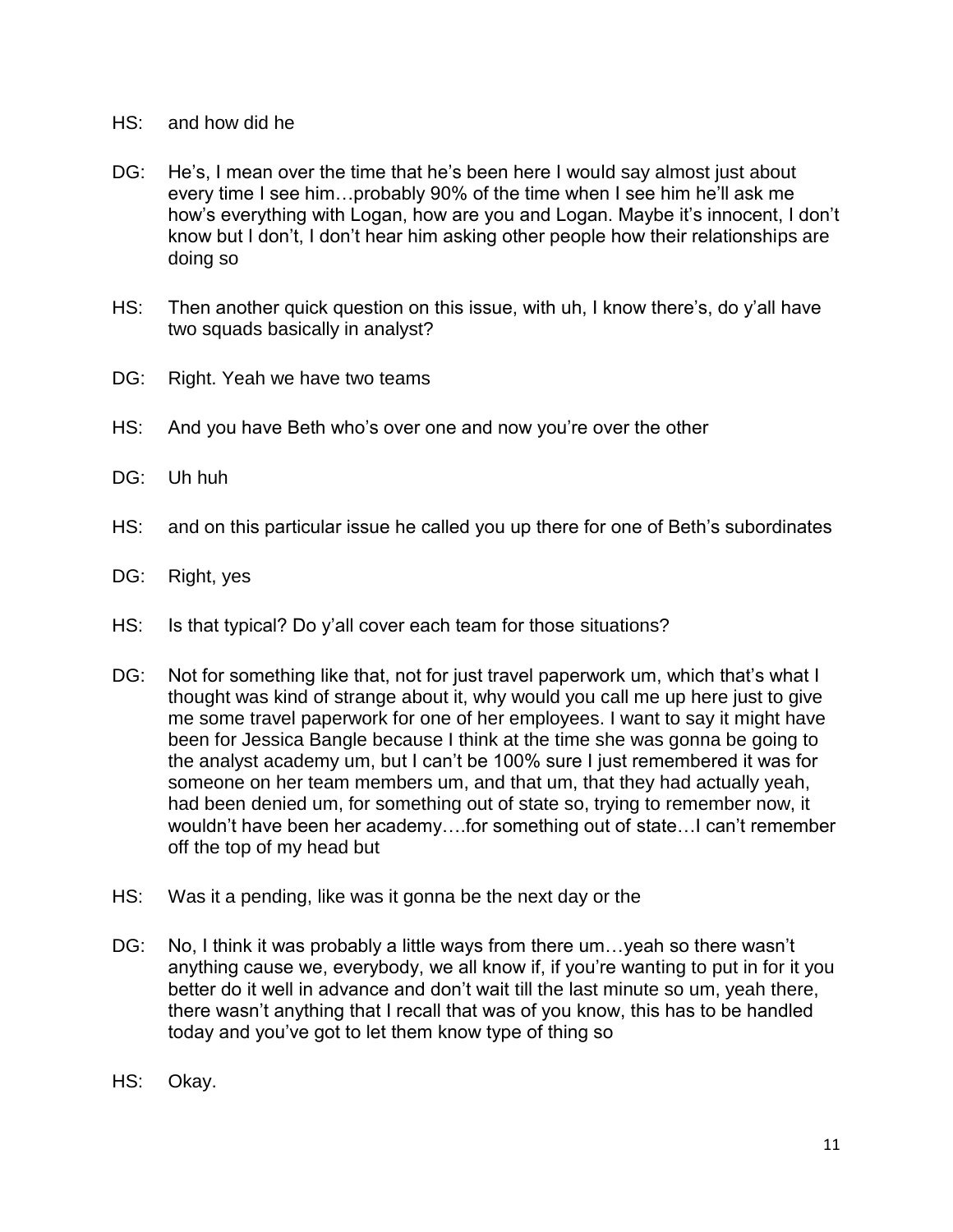- BR: And is it common for you or Beth to go to his office?
- DG: I don't really know about her um...the, the first few months that he was here there were a couple of times but um…maybe three or four times probably in total that I've been called up there or that he or Ms. Helen have emailed and said hey can you come up here or whatever um, I don't, I don't really know as far as Beth um, how often or if she's you know, experienced similar
- BR: And this you didn't really react to his comments you
- DG: No I answered him but I kind of rolled along like again, not... even though my mind is wondering okay why are you asking me this and is this what your angle here I didn't want to come across to him as I was at all recognizing it that way hoping that that would you know if I wasn't seeming like I was receiving his messages, if you will, that you know he would be like okay well she's obviously not interested if that was his angle
- BR: Okay
- DG: So
- BR: Would he…after this conversation would he have known that you weren't interested?
- DG: Yes every time I've ever talked to him um, that's been about anything not work related I'm, I'm always talking about Logan and you know how we're doing or you know yeah we went out with the friends, friends that we know you know mutually or whatever and or oh we just got back from Daytona, you know from the race down there you know always very much making it know that you know I'm very happy in my relationship and not at all interested in any form or fashion in anyone else much less him
- BR: Okay and how did, on February  $25<sup>th</sup>$  how did this conversation make you feel?
- DG: Very uncomfortable. Um, in fact cause I knew Ms. Helen was outside I remember at one point thinking I wonder if she hears this and what she's thinking and is she thinking like oh well you know she's in there and I don't know I just kind of wondered what is Ms. Helen think how much of this can she hear and does she think this is inappropriate or you know or maybe it's normal I don't know cause I mean obviously with her sitting there if he had similar conversations with other people and that's just how he is and is into their personal lives then maybe she didn't think strangely of it but it was I felt very awkward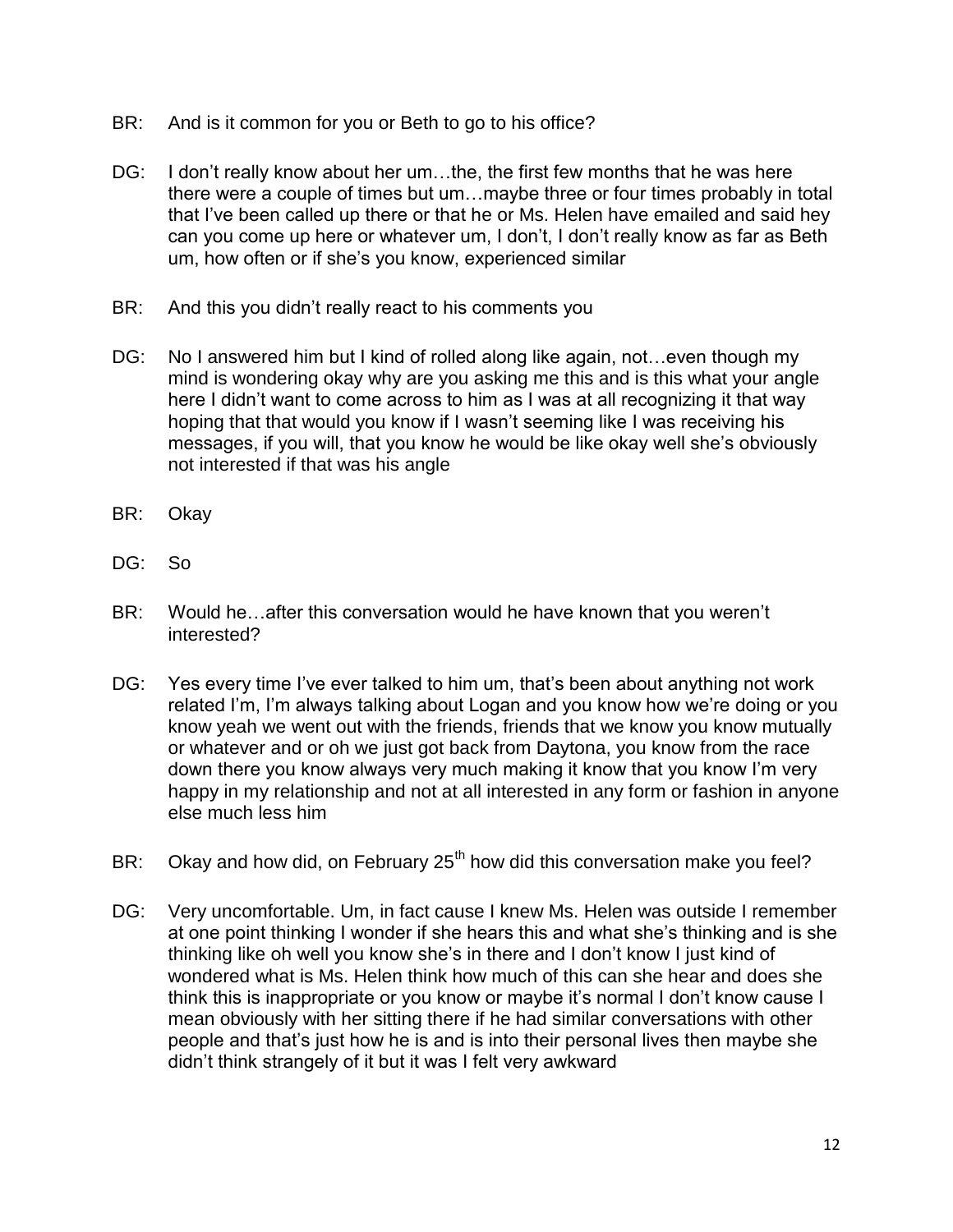## BR: Okay. What's the next one?

- DG: Um…so yeah um…there have been a lot of times when he, Major has made comments about um…people's hair or their body weight or their appearance or sexual preference or any of the above um…to Beth and Chris or I, um…and so it had gotten to the point where the three of us were like you know he's, he's made it known that he's comfortable with us um cause he would, he would talk about other command staff members um, other sworn members in other areas and you know just things that you typically wouldn't expect from of that rank to talk to you about when it doesn't really involve you or your section um…he just was very, very comfortable with us and we had talked and were like you know we need to almost have like an intervention and say look you, you need to be careful and think about the things that you're saying cause you're gonna get yourself in trouble and um…this was you know obviously I had had a couple interactions with him at this point. I didn't really feel comfortable having this conversation with him but I was glad that both of the two of them were gonna do it and be a part of it um, and I had had um…an awkward interaction with him at the copy machine one day when um…Jones, Trooper Jones and um, Captain Fletcher, right before they left we had like a going away thing for them um, and so everybody you know, everybody was gathered around in our section it was after we'd eaten lunch and everything and I had gone to the copy machine for something and the Major was standing there um, and Overstreet and there were a couple of others kind of gathered around the area but and I wish that I could remember which it's crazy that I can't but he made some sort of a comment that was like a sexual innuendo and um, but I felt like he was saying it to kind of show off in a sense to them like we had some sort of a connection or like I was okay with that type of banter if you will. Um, and I just, I want to say it was something about cracking the whip and I bet you like to crack a whip or I don't know something, something like that um, and I hate to say, throw that out there cause like I said I can't remember the specifics but um, anyways it was just really awkward and so within a day or so after that Beth and Chris and I had the conversation that he, we've got to have an intervention, he's got to stop um, because that day I mean all of our analyst were in there and if one of them heard that that's awkward what are they gonna think you know um
- BR: So that, that happened on February  $1<sup>st</sup>$ ?
- DG: Yes
- BR: Okay
- DG: Yes um…and so anyways at that point they decided well we're gonna go talk with him and we're gonna do it this particular day it was um, the  $29<sup>th</sup>$ , February  $29<sup>th</sup>$  and they said you know we're gonna catch him in the parking lot at lunch or something like that so I don't know how they coordinated it or whatever but they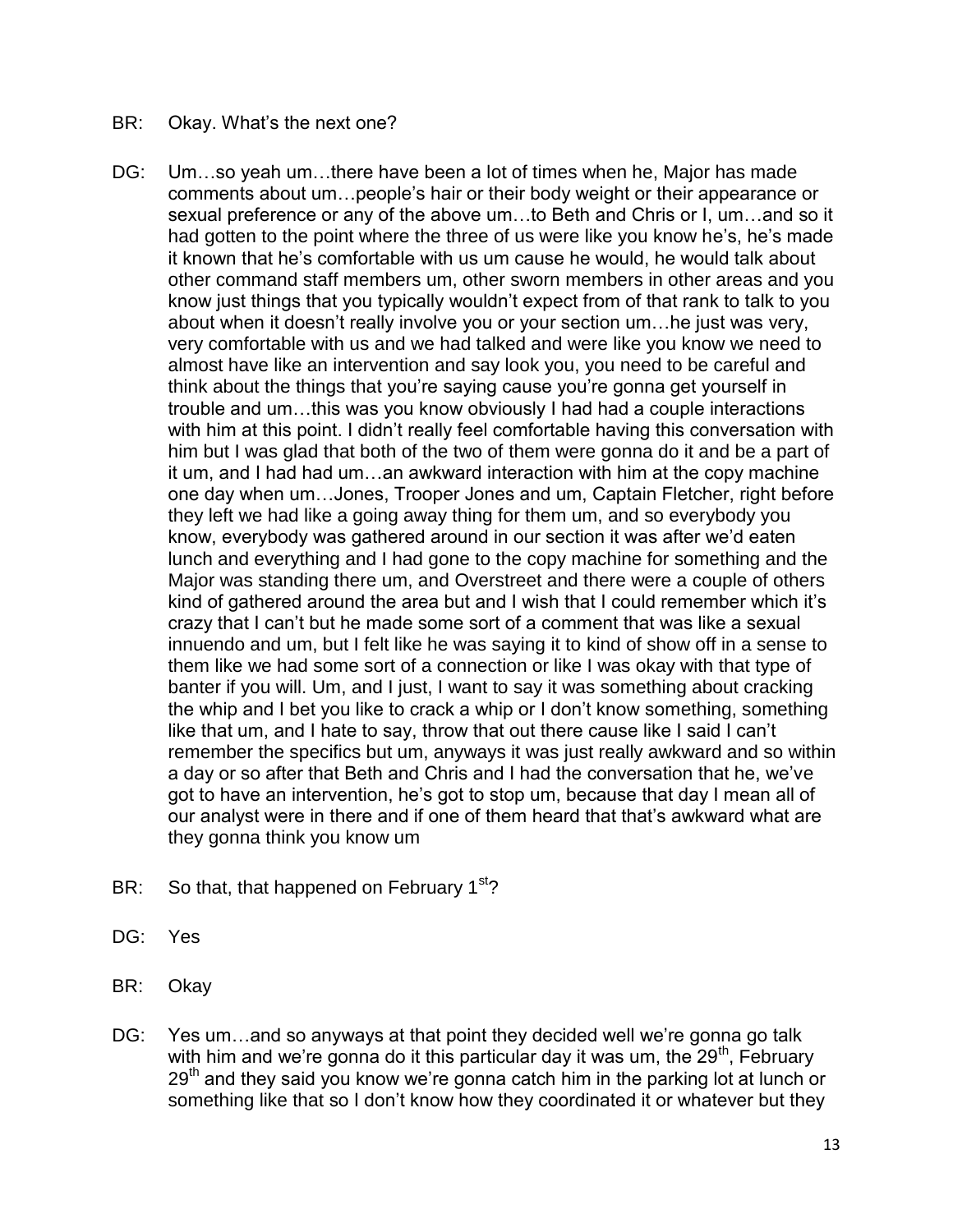were out there talking to him and um, it had been probably a good half hour I had assumed that they were finished and done so I go to leave to walk out you know the parking lot to grab lunch and I see them over there and um, so of course they all looked up and acknowledged or whatever and I thought well I can't just keep walking cause that would be awkward so I walked over and um, as I'm approaching he was…staring like down at my shoes or my feet and it just, it almost seemed like he wanted me to notice that he was staring at my feet, it was strange, I don't know but um, and so I said what are you, what are you looking at my feet for, my shoes or whatever and um, he goes well it's better than looking at your chest and so I just kind of looked at them and shook my head you know in disbelief and made a face like, you're an idiot you know they just stood here and talked to you for thirty minutes about this type of stuff and that's what you're gonna say um…so like I said I just shook my head and rolled my eyes and then again I didn't acknowledge verbally anything that he said and I said something to Chris I was like alright well you know I'm gonna go get my Zaxbys or you know that type of thing um, I'll see y'all back in a little bit um, because again I guess I figured you know if I continue to ignore him then maybe he will stop I don't know but um, and then the three of us talked you know kind of in passing later about you know some people you just can't help (laughs) so…

- BR: Did Chris or Beth respond in any way to his comment? Did they hear him say that?
- DG: Yeah they heard him say it um…I don't recall either one of them saying anything to him either about you know it was just kind of shaking the head type of thing so
- BR: Did he laugh after making the comment or what was
- DG: I don't
- BR: after he made the comment and you said you rolled your eyes did he...
- DG: you know it seems like may he did kind of laugh and then kind of joked about well I guess, I guess I, I guess I do need to be careful about what I say now that I've been chastised and he kind of laughed it off and um…at that point you know I was just kind of walking off I didn't acknowledge or say anything else but
- BR: and being chastised was that
- DG: That was his reference right to them talk
- BR: to Chris and Beth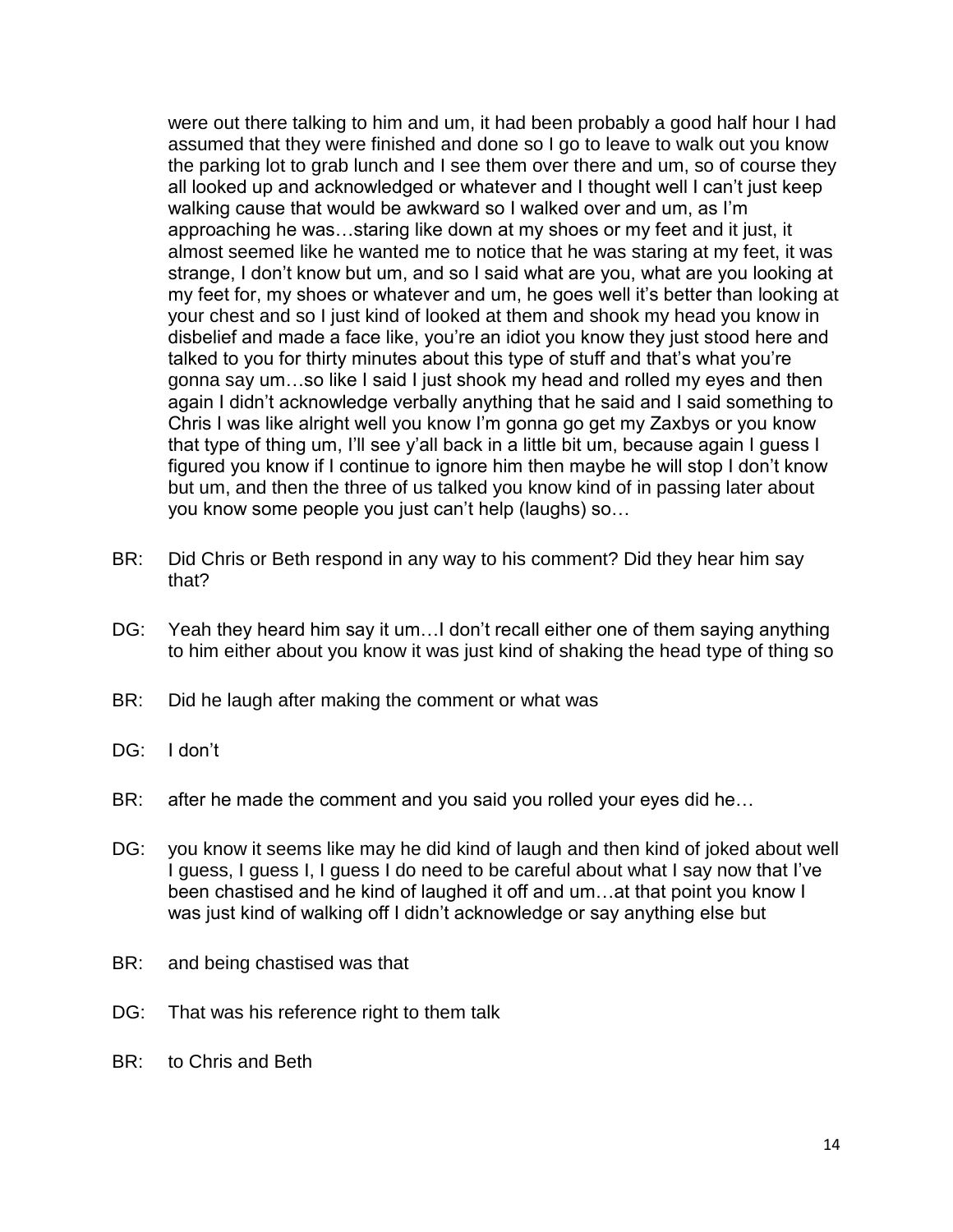- DG: to him
- BR: Okay
- DG: Uh huh
- BR: So you said you guys got together to have an intervention or whatever
- DG: Uh huh
- BR: besides the comment that you witnessed about Chris had he said anything else in Chris' presence or Beth's as well or were they doing it on behalf of you?
- DG: No there had been quite a few other things cause I don't even know at that point that I had really voiced any of my concerns or any of this to them
- BR: Okay.
- DG: Um, cause I think at that point I was still kind of thinking alright maybe I'm looking too much into this and
- BR: So there's other stuff with Chris?
- DG: Yeah right yeah there's other
- BR: and Beth?
- DG: Yeah
- BR: Okay but you guys came together
- DG: Right
- BR: to talk to him?
- DG: Right
- BR: but you weren't present when they talked to him?
- DG: Right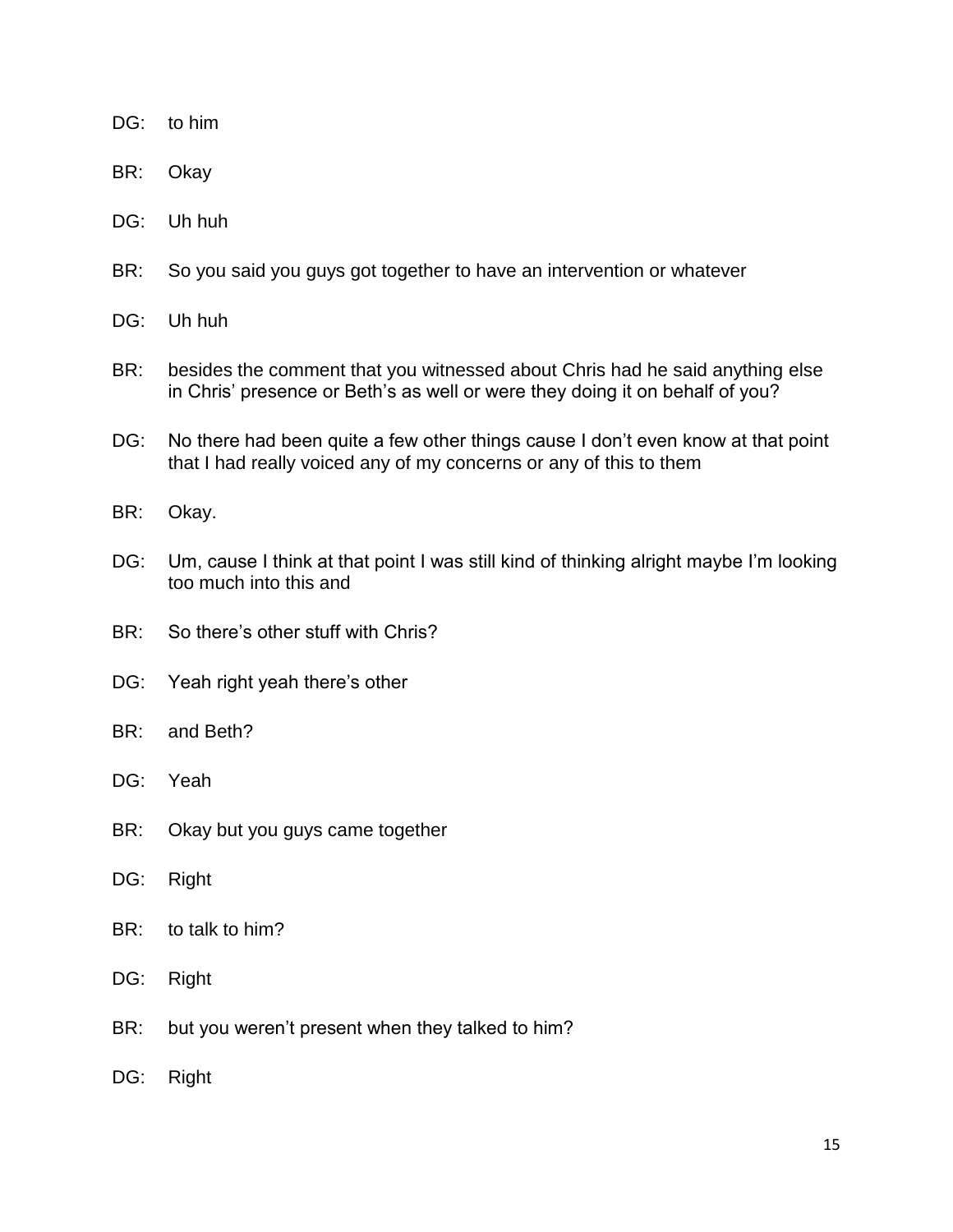- BR: and why was that?
- DG: I didn't really want to be a part of it (laughs) um, I just... I want to say actually now that I think about it too when they decided they were gonna do it and maybe he texted or it was email, I don't know I had um, I had to sit down and have a disciplinary conversation with one of my people on my team during that same time period but um, but I don't recall though even prior to that that I planned or wanted to be a part of that conversation
- BR: You just met with them and said something has to be said?
- DG: Yeah we got to; we've got to do something here
- BR: Okay
- DG: So
- BR: and that comment he said it's better than looking at your chest, how did that make you feel?
- DG: Horribly uncomfortable like I wanted to come to work in a garbage bag every day from then on (laughs) you know I don't, I shouldn't have to get up in the morning and think okay can I wear this well don't do that because if you see so and so then they're going to say this or that's, you know I mean I think that I dress professionally but I don't want to have to second guess everything I put on because you know somebody may see me in this and you know and not that I can control people's thoughts you know we all have our own thoughts but I shouldn't know what your thoughts are (laughs). I don't want to hear that so
- BR: And you said you met with them with Chris and Beth after what did they say about that comment that the Major made?
- DG: Um...they said that he seemed to be pretty receptive and was appreciative that they had talked to him um, and that you know he understood and that um, because the other thing was you know we're like he's not used to working probably around people who are non-sworn, not that that should be different but it is a little bit of a different environment um, and especially females um, and that you know you need to be more cognoscente of the things that you're saying and the way that you're behaving and that type of thing um, but he seemed to be receptive and appreciative um, but then again you know two seconds later I walk out in that awkward exchange
- BR: Did they share how that comment made them feel?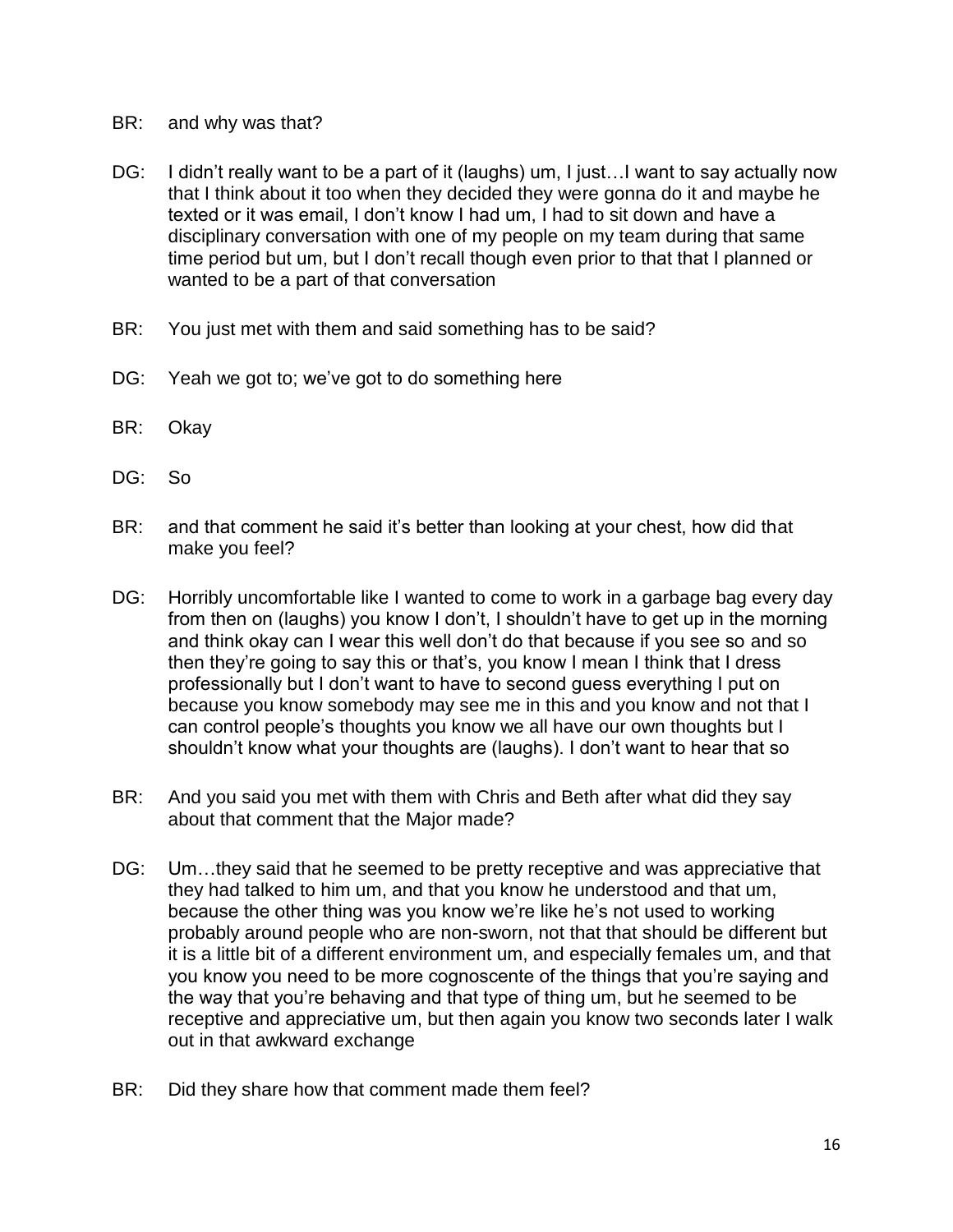- DG: Um…no I don't recall there being any discussion about you know that made me feel this way or that way it was just kind of like you know, he's an idiot (laughs) for a lack of better term um, so
- HS: Um, you mentioned that I guess not only the inappropriate comment that he had with you around the copy machine um, there was others that he would talk about inappropriate um, comments about can you give me an example of some of the stuff you were talking about there?
- DG: Um, Mindy Srinivasan um, she's very short hair and um, he would very frequently make comments about her hair and you know she looks like a dyke and we can't take her out looking like that and she's supposed to be going out and speaking to groups and this and that and that's an embarrassment on our agency and which I don't agree with and I don't, she's a fantastic employee and she's phenomenal at speaking and all of that so I hate that he's judging her based on her hair cut cause it doesn't look how ever he thinks you know , that she should look um, and the fact that she's overweight um, just, just very juvenile inappropriate comments. Um, and there are probably others in there I can't really think of anyone particular it just seemed like it was typically Mindy um, but I mean he would say it a lot of times in my door way you know which is open and anybody passing through could hear you know, um, so I mean I don't know that anyone ever did cause I have a feeling if they did they would have probably come to me and been upset about it and been like you know so
- HS: And just you mentioned that it appeared he felt comfortable talking to you and Beth and Chris
- DG: Uh huh
- HS: was there any conversation you ever initiated that would have, that could have been construed as inappropriate making him feel like he could
- DG: No
- HS: maybe talk
- DG: No, no, no (laughs) I've never asked him any questions about his personal life. I have no interest in his personal life um, you know when he, when he first started um, up here you know he got a good idea we all had conversation in there um, who was from where, where we worked what have we done, you know the normal kind of conversation and then um, he and Beth knew a lot of people cause she grew up here and he did so you know they had that in common um, and then he and I knew some people through the police department, sheriff's office and that type of stuff so um, but anything beyond that um…I, I don't know,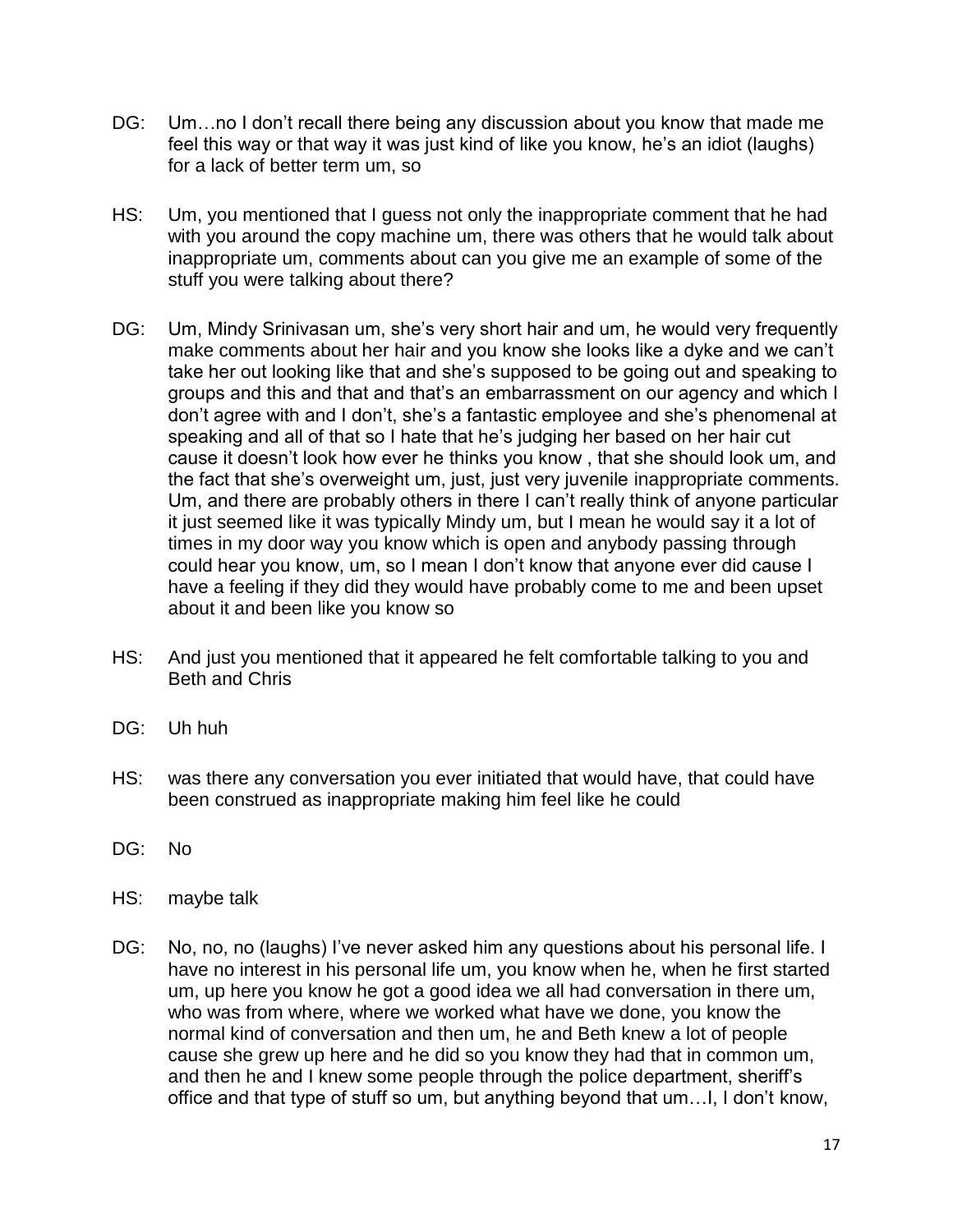I'm not interested in, I mean he would be very forth coming about information regarding his testicular cancer and surgeries and procedures he had had done related to that and again like I don't really care I don't want to hear about that (laughs) so um…yeah but no never have I asked any questions or given any indication that I'm interested in that kind of conversation with him

- BR: Okay.
- DG: Um…so Chris um, and one of the analyst Jessica Bangle um, were asked to go and uh, do a presentation to um, they were out in Chattahoochee, I don't know if they were actually at the State Hospital using one of their meeting facilities or what but um, but they were out there and um, gave, gave a presentation to CIU and I guess it was like the state wide CIU and seems like from what I understand Chris said I mean it was pretty good number of Troopers that were in there um, maybe 100 or so and um, so you know they're kind of telling them what our section is about and the different areas that we cover and different things that you know that we can do for them and kind of what we're looking for as far as intel and that type thing and um, so Chris at some point he said you know and I want to say it was in closing um, to kind of, he said it was a really tough group you know and um, he's like you know I know some of the materials kind of dry and so he's like at the end I made a joke about um, I don't even remember which he told me the joke at the time I was like yeah that's kind of cheesy you know and we laughed about it or whatever um, but he said you know so he told whatever the joke was and the Major you know grabs the microphone from him and he's like you're so gay you know and went on and was like thanks Chris whatever. Well here is he is standing on a stage or at a podium in front of a group of 100 people and most of which he's never met before and he's calling him gay. I mean yeah he might not have meant anything by it but I would hate to be that person standing at the front of the room with a bunch of macho men and being called gay like there's something wrong with what he said or you know what if he was gay, what if half the rooms gay you know what does that mean to them, it just, it infuriated me when he told me that cause I'm sure that it made him feel you know terrible and he, he told me afterwards he said you know, he passed me in the hall and made some comment or asked him something and he's like I just kept walking he was like I was so furious that I couldn't even talk to him I just kept walking and he said that he called him later, later that afternoon or the next morning um, and was just trying to make conversation but he said he could tell that he was trying to kind of feel him out like to see if he was upset with him or that kind of thing um…but I don't think he ever confronted him or said anything to him about it. Um, and I asked him I said well did Jessica hear the comment because I thought for sure if she heard it she's gonna be making a complaint and um and he said I don't know he said I haven't, he said she hasn't acknowledged if she did so I kind of wondered because like I said I think if she did she probably would have immediately gone and made a complaint about that so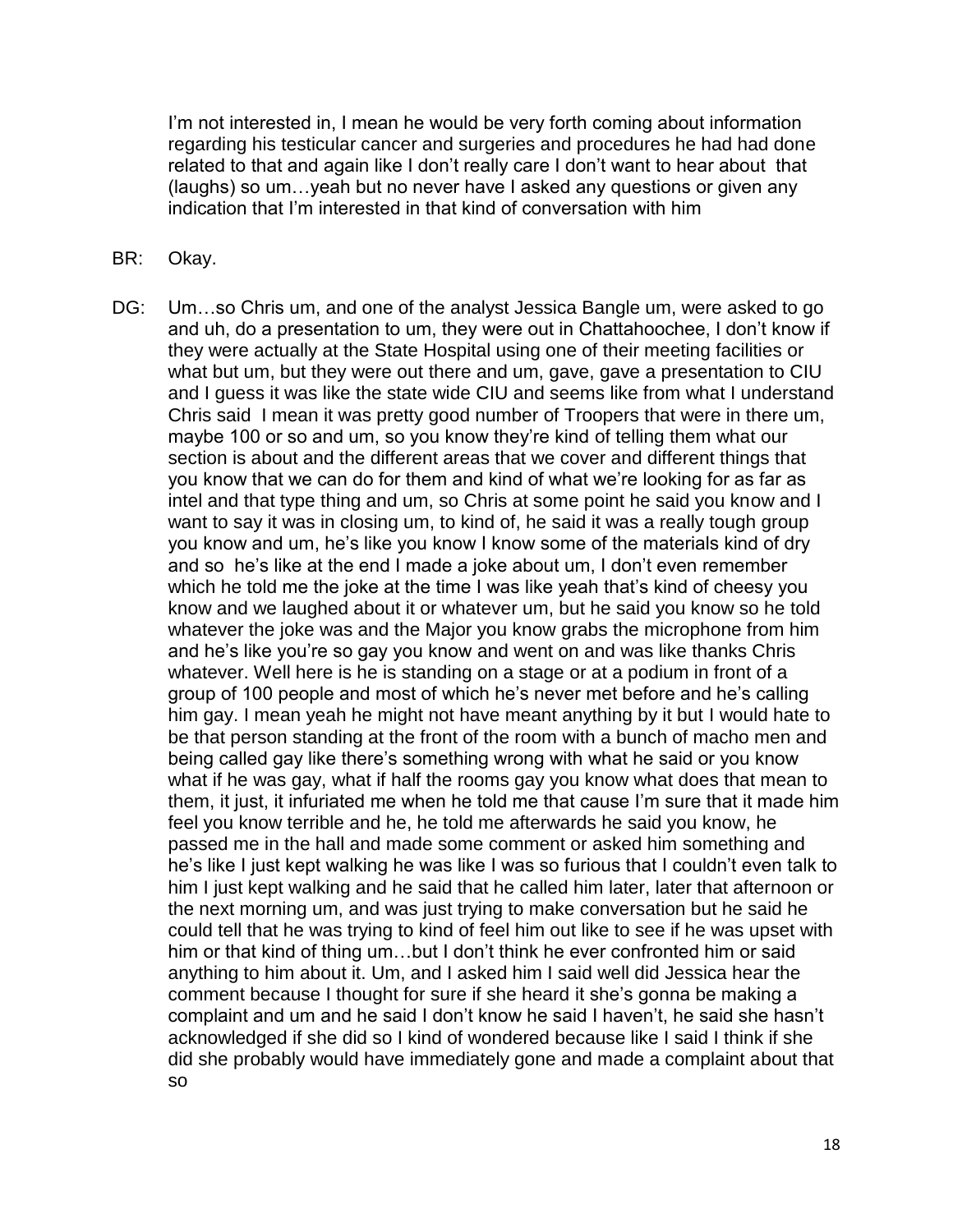- BR: So you weren't there?
- DG: No, no, no
- BR: This is Chris telling you what happened?
- DG: Right...yeah
- BR: Did you talk to Jessica about it?
- DG: Uh uh, I, she's not my um, she's on Beth's team so I didn't want to, I didn't want to stir the hornet's nest I figured you know if she did hear it and if it was an issue she would go to Beth or Chris or you know talk to Chris and be like I can't believe he said that to you or whatever but I, I didn't really feel like it was my place to go and ask about it so um...so I didn't. Okay um...so um, March 11<sup>th</sup> um...Chris along with Beth and Major Snead um, had come into my office and we were having some work related case uh, related conversation um, with the door closed and um, I don't really recall the nature of the conversation or the case specifically um, but whatever it was um, you know we were kind of giving our feedback on how we thought we needed to proceed at that point and um, Beth is known for being very outspoken and you know she's gonna call it like she sees it type of person and um, so whatever it was she said well you know I think we need to this and that or whatever and you know he made the comment he's like well you know I like Beth you know cause she gives it you know, gives it to me straight she doesn't hold back and then he goes yeah he's like um, sometimes makes me excited you know I think about once I'm at home you know and you're just like wow I could have done without hearing that and so but I specifically remember Chris was standing there and he just kind of shook his head and rolled his eyes like he was standing behind the Major and he was like alright I'm outta here and he left um, and then closed the door and um, you know Beth and I kind of laughed it off like…I don't know what do you say um
- BR: So when he said it made him feel excited how did you take that?
- DG: Like sexually. At first I was just like ah whatever but then when, when he went on further to say yeah you know I think about it once I'm at home it was like okay well obviously you mean like you know you're trying to insinuate that somehow you get sexually excited by that so um…anyway then the conversation rolled into um, a case that I was involved in at the time which was one of our um…under cover troopers down out of Orlando and um, so under cover Facebook type stuff and um, he had, he had come by some texts and other information that he had printed out and had kind of in a packet that he was giving to me and so um, he was trying to relay some information to me out of that and so I was sitting behind my desk and um, he had handed it to me and he was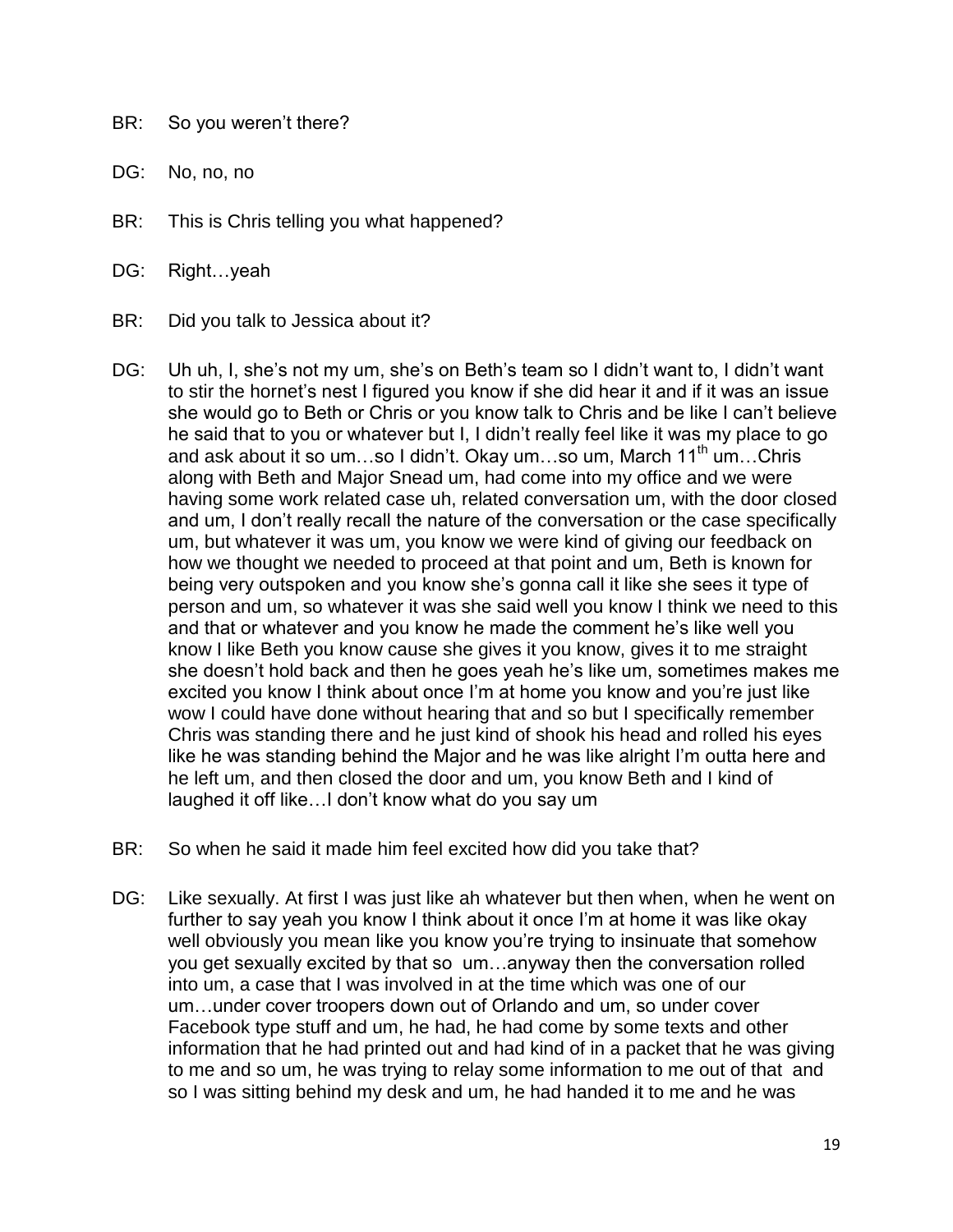referencing something like a specific statement or comment on a post that was in this packet of Facebook stuff and so I'm kind of scanning through you know flipping through the pages trying to look and find whatever it was and um, he comes around my desk and he's like reaching, like I, like, cause I'm short I kind of sit pretty up close to my desk so there's no a whole lot of room between my body and the desk and so I got it kind of resting there and I'm doing this and he comes in and he like reaches where his arm like brushes against my chest and um, and he you know like he was gonna flip through to like help me find it you know the page or whatever and he even jokes he's like oh I better be careful I don't want to touch your boob, he goes if I did that I'd never wash my hand again um…and I look at, that's the only time I can think of where I said something, I looked at him and I was like and that's when you get slapped and he thought that I was meaning it like jokingly but I was serious and I was pissed um and Beth was kind of taken back like she kind of, she was smirking but it was like this uncomfortable smirk like oh gosh um and he's like whoa you know and then um, it, I don't remember how or what the reference was in the transition of conversation um…we found whatever the post was um, and then there was some sort of comment about 22 and I don't know if that had something to do with something to do with something on the post where there's a 22 or whatever but he made some comment about that was his ID number you know, um, double deuce and something about you know, he looked at me he goes you know what I mean you better get your mind out of the gutter which I had absolutely no idea what he means and I still don't so um, anyway um, but it was just the whole insinuation there it's like why does everything have to be like this can we not just talk about work and just anyway um…and then again the conversation went into some commander down south and he needed an RV or something that he was looking for to live in, well my boyfriend has a nice RV that we travel a lot in um, for races and things like that which everybody kind of knows that that's what we do a lot but he made the comment about oh yeah he wants this RV to live in and um, something about you know he's gonna be rocking that bus and you know he looks at me and he's like you know what that's like you and Logan rocking the bus and I'm just you know, I just look at Beth and shake my head like you know, again you're an idiot. Um…I think just so many times you're just floored you don't really know what to say um…

- BR: So that, when he was handing you the folder you guys were going through did he actually touch your chest?
- DG: Yeah he brushed yeah
- BR: His arm or
- DG: With his arm
- BR: his hand or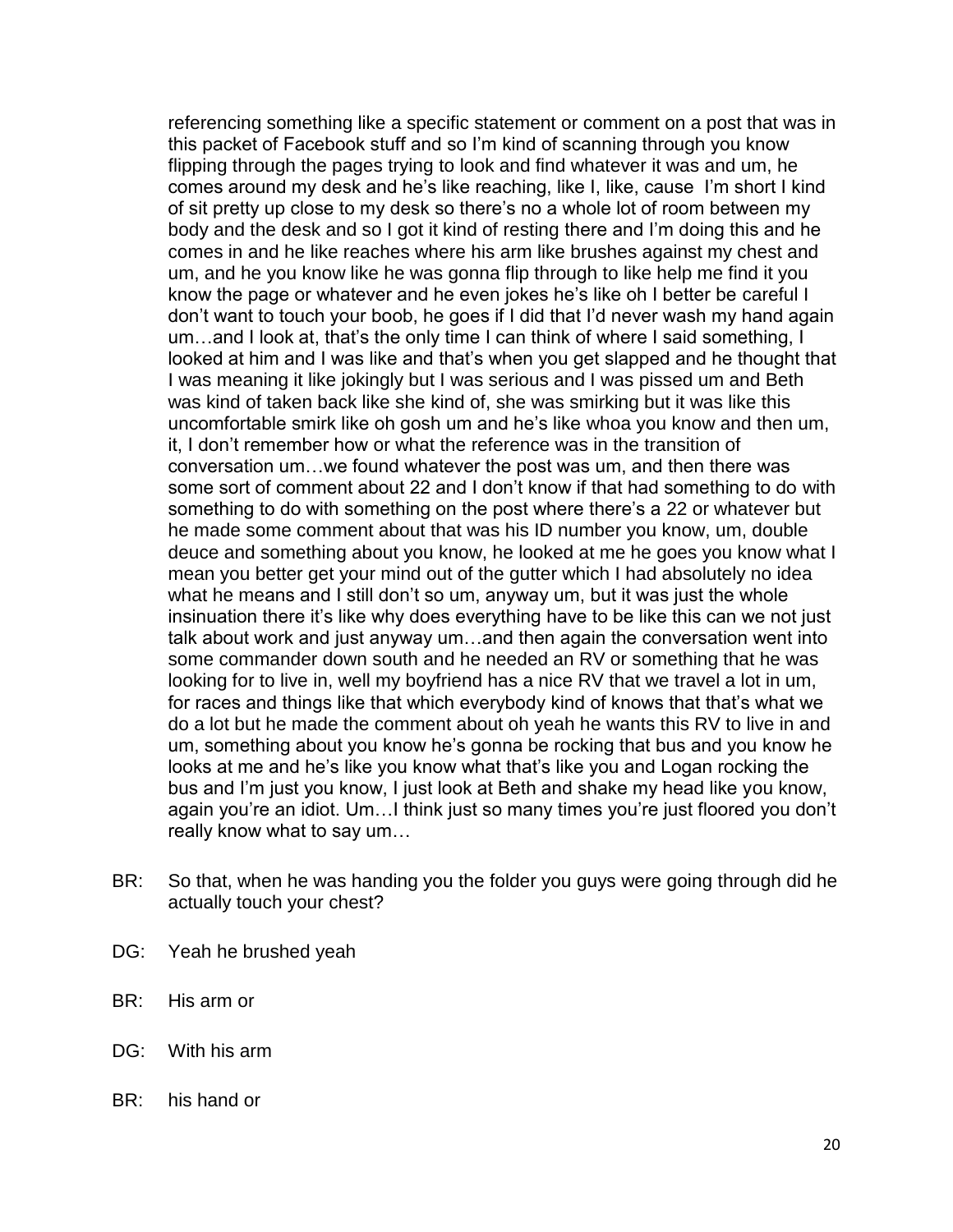- DG: his arm, like this part of his arm
- BR: The back, the forearm
- DG: Yeah cause that's what made him say oh I better be careful I don't want to touch your boob it was like well you just did
- BR: And did Beth see that?
- DG: She was standing at the corner but I don't know if where he was standing was blocking her view if she would have seen that or not I mean she saw the entire interaction and she heard what he said and my comment back to him
- BR: Do you, do you feel that he intentionally did it or was he just
- DG: I don't know think it was intentional I think it was just because of how I was sitting and he was reaching trying to you know reach to this side to turn the paper but um…the fact that he like made a joke about it and then oh well I wouldn't want to wash my hand afterwards you know it's like I don't...
- BR: And then when you said
- DG: I don't want to hear that
- BR: that's when you get slapped or
- DG: Yeah
- BR: how did he respond to that?
- DG: He just kind of laughed he's like oh you know
- BR: Okay and how did that make you feel?
- DG: l just
- BR: When he made that comment?
- DG: I just like saw red at that point um, which I think is why a lot of this doesn't really make sense for that day it's how does, what does this have to do with that cause I just was so processing this whole thing in my head you know that this just took place and…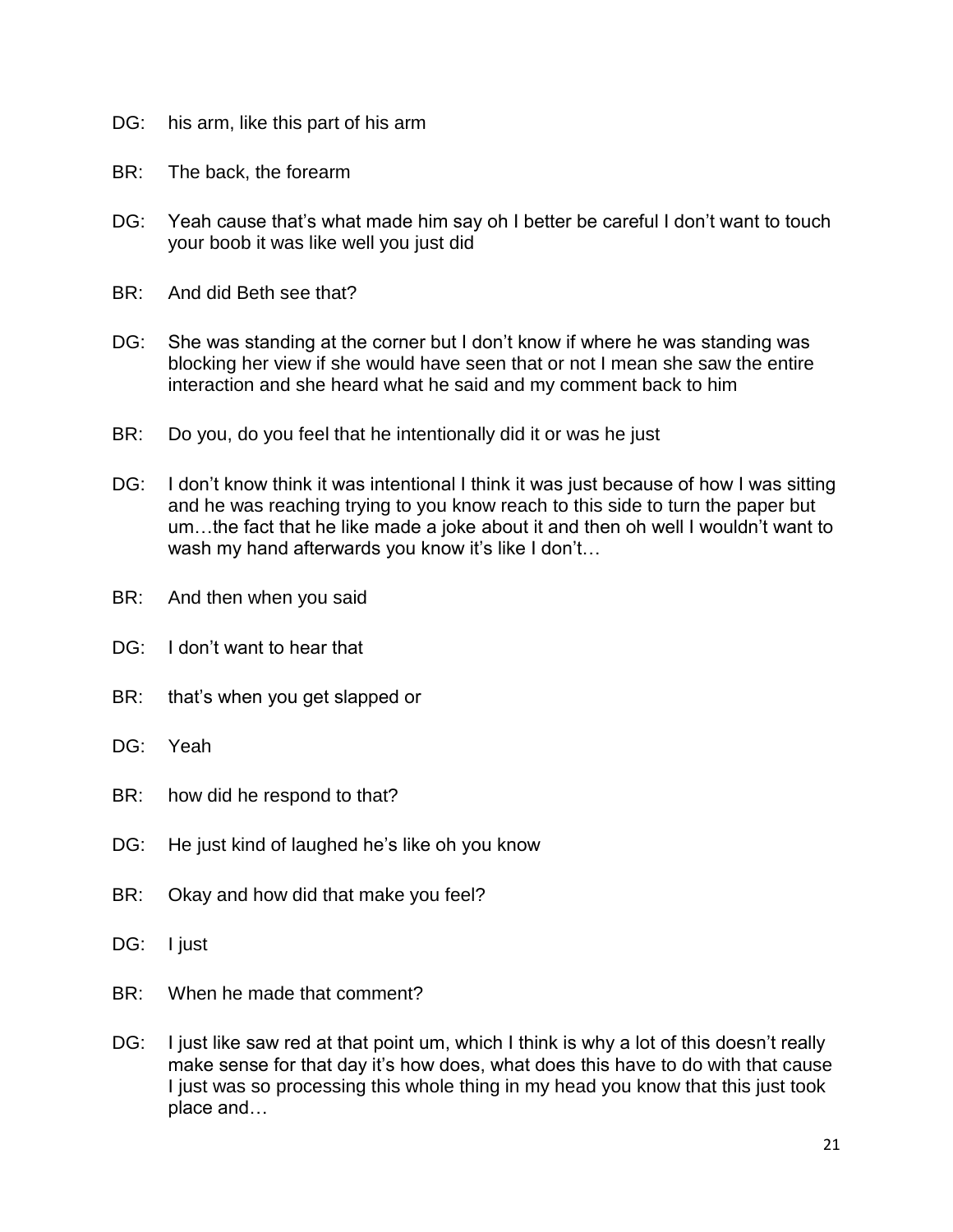- BR: and the double deuce, do you know what that referred to?
- DG: I have no idea
- BR: Did he explain?
- DG: No, no cause that's why he was like don't act like you don't know um what that means, get your mind out of the gutter. I'm like I have no idea what double deuce is nor do I care (laughs) I didn't say that but that's what I was thinking I'm like I don't care just tell me what you need to tell me about this and get out of my office, is what I wanted to say
- BR: And then when he made the comment about the RV and the bus rocking did you respond to that?
- DG: Uh no.
- BR: Did Beth?
- DG: No. Just uncomfortable laughter, not all out laughter but just kind of a you know uncomfortable
- BR: Did you talk about with her after, did he leave and did you guys discuss it? And how it made you feel or her feel?
- DG: I don't recall that we did um...we may have I would ask I don't, I don't recall whether we did or not
- BR: Okay.
- DG: Um, so March 21<sup>st</sup> um, we have Monday meetings, section meetings with our analyst and a lot of times um, the Lieutenant and Captain and Major um, will come in as their able to you know with their schedule and kind of sit in and hear what we've got going on with cases and other things and um, so anyways this particular day the analyst um, the meeting we were finished, they had gotten up and left and um Beth and Chris and I were in there and we were having a conversation with Captain Head and um, the Major and uh, again this is just one of those kind of random moments but um, best I can remember he asked me I guess again you know how are you and Logan, it was kind of this round table discussion for I don't know probably 30, 45 minutes so we'd all gone on talking about different things and then it had transitioned you know how are you guys you know how are you and Logan whatever and um, you know he used to be a wild one I don't know, you know how'd you, how'd you tame him, you must have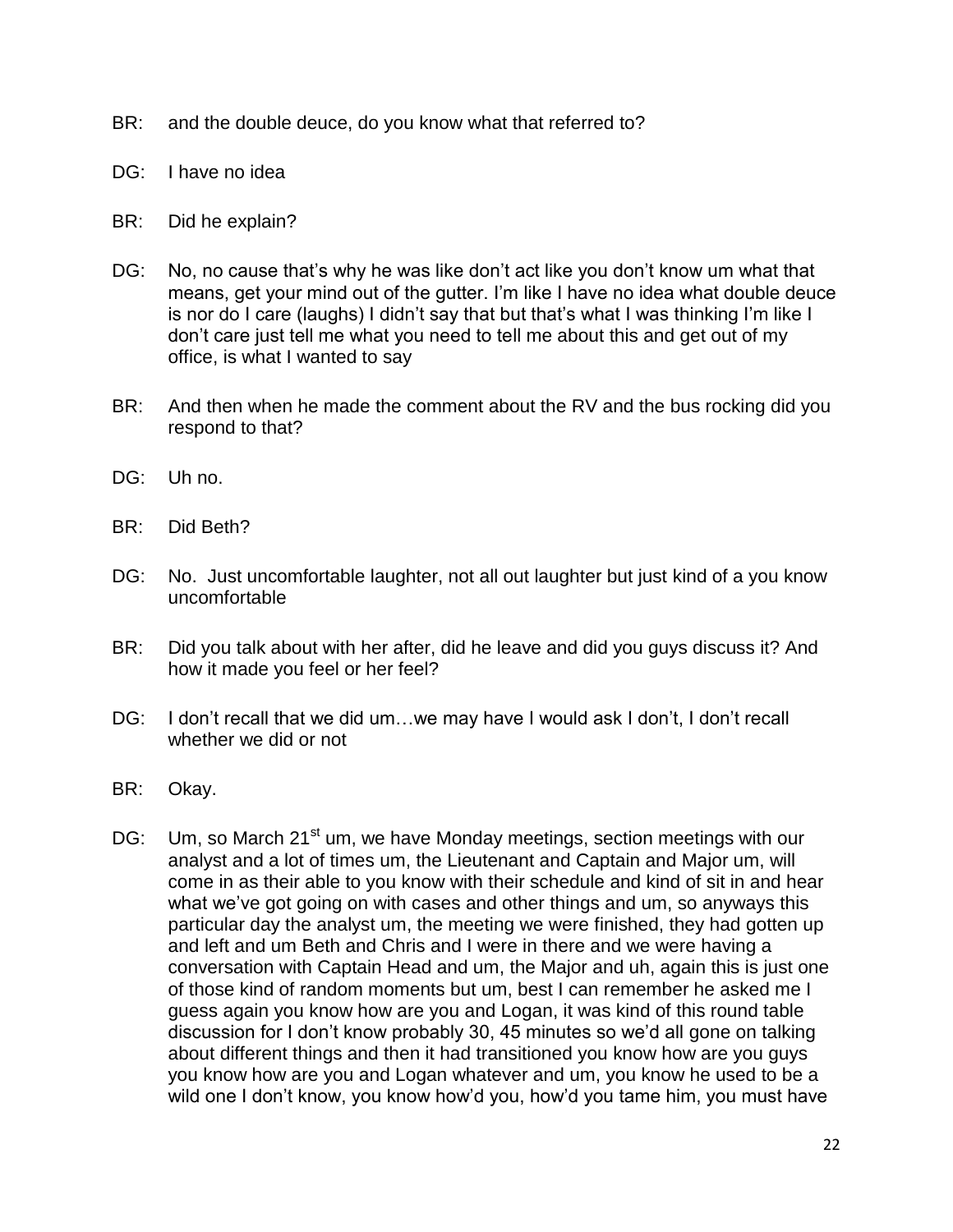put some mojo on him and um…he goes I better, I better keep you away from me you're dangerous, you're trouble. Which was super awkward cause I'm like well what's the implication there? You know like I'm, I'm not doing anything to provoke you or you know try to have something going on there so I don't really know it was just again super awkward and he might not have meant anything by it but

- BR: How did you take it?
- DG: Like you're, you're trouble and you're gonna cause me an issue and oh I better watch out you know you're wild and you're whatever. You did, you must have something special to have him you know, staying with you or whatever
- BR: How did that make you feel?
- DG: Just really awkward, not wanting to be thought of in a sexual way by him you know about whatever it is I got going on with my boyfriend so
- BR: Did any of the others respond to that comment or
- DG: No
- BR: did you see the looks on their face or did they hear it?
- DG: Um...I'm sure they heard it um, like I said we were all in there. I don't recall any specific facial expressions or reactions or anything so
- BR: Okay.
- DG: Um
- BR: And that was on March  $21<sup>st</sup>$  right?
- DG: Uh huh.
- HS: Did that occur in the, your office space or
- DG: No the second floor conference room where we met, I'm trying to think of the room number, it's B230 maybe, something like that. No it wouldn't be 2
- $HS:$  Is it on the  $3<sup>rd</sup>$  floor?
- DG: Wait oh yeah it was, yeah it's the  $2^{nd}$  floor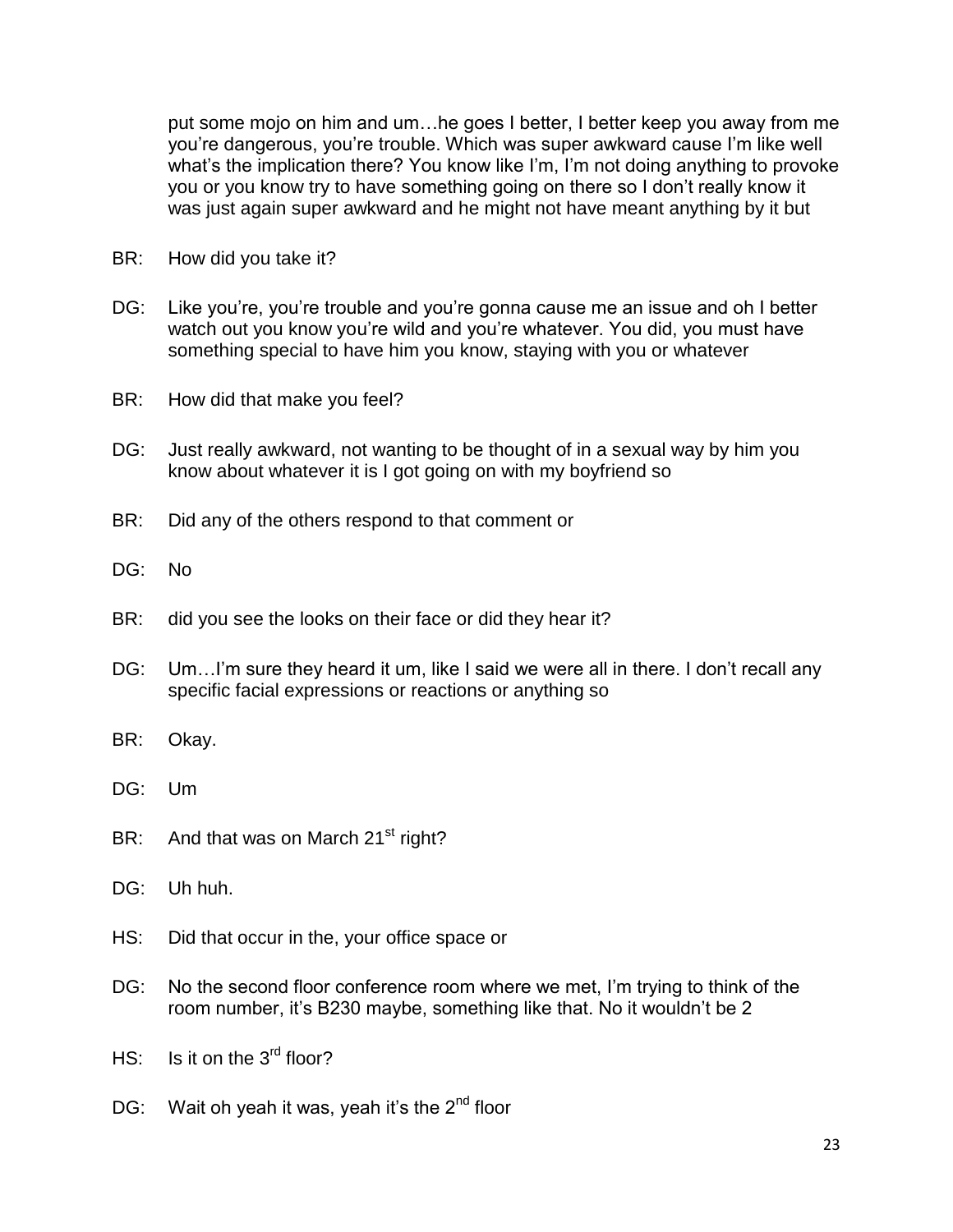- HS: Okay
- DG: It's right, right above our floor, right above our section room so
- HS: Okay.
- DG: B230 I think that is it
- BR: By the stairwell?
- DG: Right, yeah. Um, April 11<sup>th</sup> I was asked to go to the Academy um, they were holding a week long training on Dedax and um, so it was actually the first opportunity that I had had to meet a lot of the Troop Commanders um cause I haven't really spent any time you know, out in the field other than going to Orlando to visit one the analyst down there um, but we were on one of the breaks and um, I believe at that point we had already had the opportunity to kind of go around and make introductions and stuff um…but anyway so we're on a break and we were sitting up near the front of the room, unfortunately I was told the wrong time, I was told to be there it started at 8:30 so I show up at 8:20 and they've already started cause apparently it started at 8 so when I come in the only spot they have left is like front row which was lovely, so I went in and sat down or whatever um…so anyways we take a break, everybody goes in their separate directions I kind of come back in and Captain Head and the Major are on the other side of the aisle but on the first row near where I'm at and so um…I was standing there kind of where the aisle breaks and um, was kind of talking to them and um…there were a couple of Commanders there and I , I'm not sure that I would remember who they are unfortunately um, but anyway he, you know just kind of general conversation and I talked about you know I was embarrassed cause I was late and I didn't realize this and that and he's like oh it's fine no worries whatever and then um, he kind of generally speaking to the three or four of them that were sitting there he was like oh um, you know I don't know if y'all had a chance to meet yet this is Dana Green and she's you know this position press, blah, blah, blah he's like man I love me some Dana Green, dirty Dana and like rolls out with this dirty Dana thing and I had this like you know kind of whip my head and looked at him like what? What are you talking about dirty Dana you know and I kind of laughed it off cause I'm like I don't want to seem like I'm like defensive but at the same time I'm like that's just random and weird and awkward and embarrassing and all the above I've never met these people before and now you're giving them reason to think that there's some meaning behind you calling me that um…so anyways I just kind of turned around walked off and the instructor was coming back and so I made conversation um, with him about the program and that type of thing but the entire rest of the day and I think I actually remember texting Chris and saying um, you know basically telling him what the Major had just said like you know wow he actually just called me dirty Dana in front of a group of Troop Commanders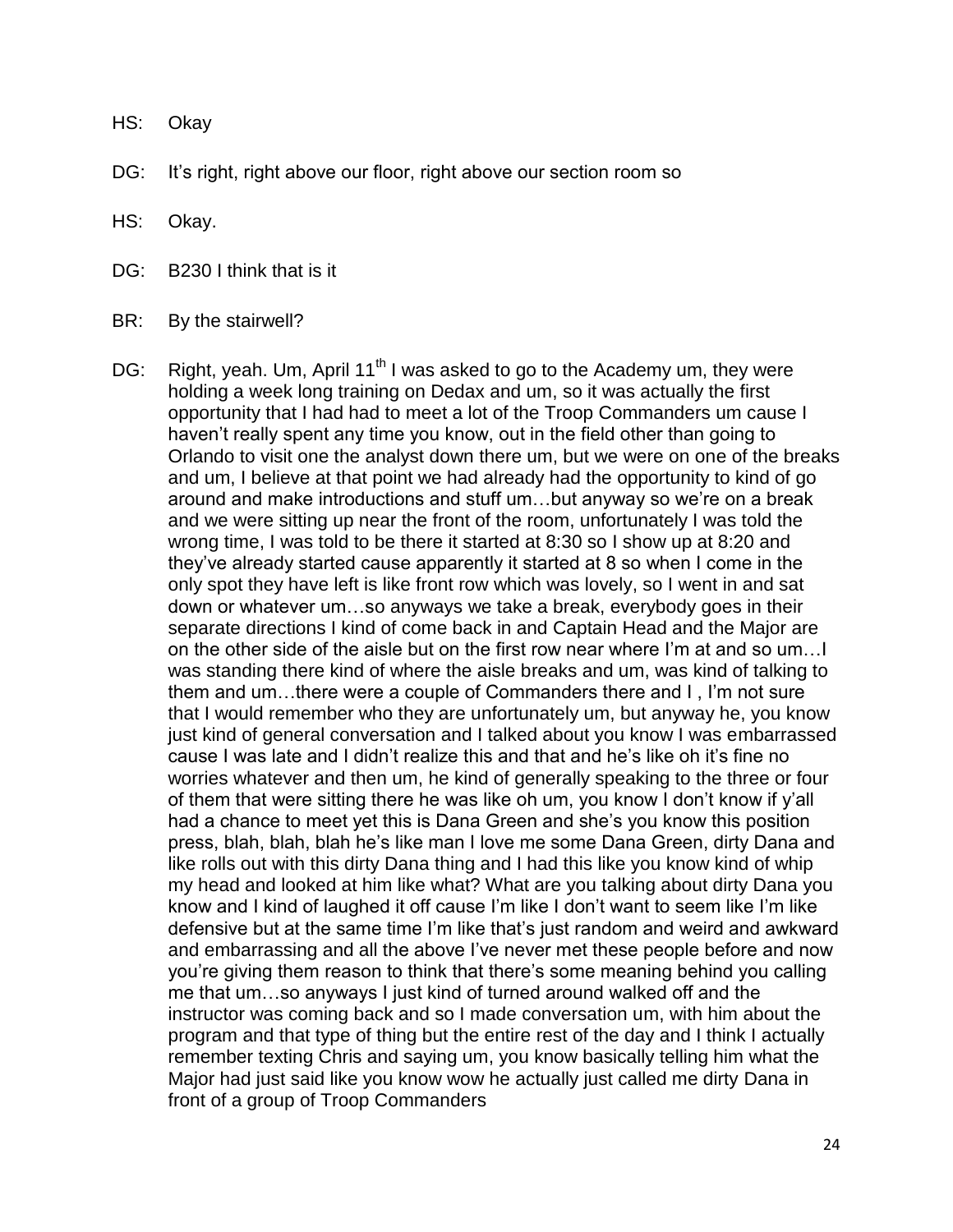- BR: Do you remember what Troops they were over? Maybe not so specifically the name
- DG: If I saw their picture I could say that was him cause there's one in particular that I remember um…
- BR: How did they, how did they respond?
- DG: They just kind of laughed you know and I'm sure were all thinking hmmm I wonder what that's about you know but nobody, nobody really said anything they all just kind of laughed
- BR: So you didn't, did you respond verbally to him?
- DG: Yeah I looked at him and I'm like what does that mean?
- BR: You said what does that mean?
- DG: Yeah, yeah kind of laughingly shook my head and said what does that mean?
- BR: What did he say?
- DG: He's like oh just playing you know dirty Dana
- BR: How did you take it dirty Dana?
- DG: Like there's some sort of sexual reference there I mean I'm not a dirty person like filthy you know I'm a clean person so I'm like the only other possible reference is something sexual so…you know I mean he was there but he wasn't, he didn't, he wasn't sitting there for that part. She might have heard it but she was in the second row but further over, I don't know if she was in there, that's him, he was sitting there at the corner
- HS: Okay that's Major John Gourley
- DG: He was sitting there as well
- HS: Major Joe Franza
- DG: Um, I don't remember him….um, I don't remember him either…I, I think it might have been just those other two. He was there but he wasn't sitting in that area….and I know Major Welch, um again he was there but not in the vicinity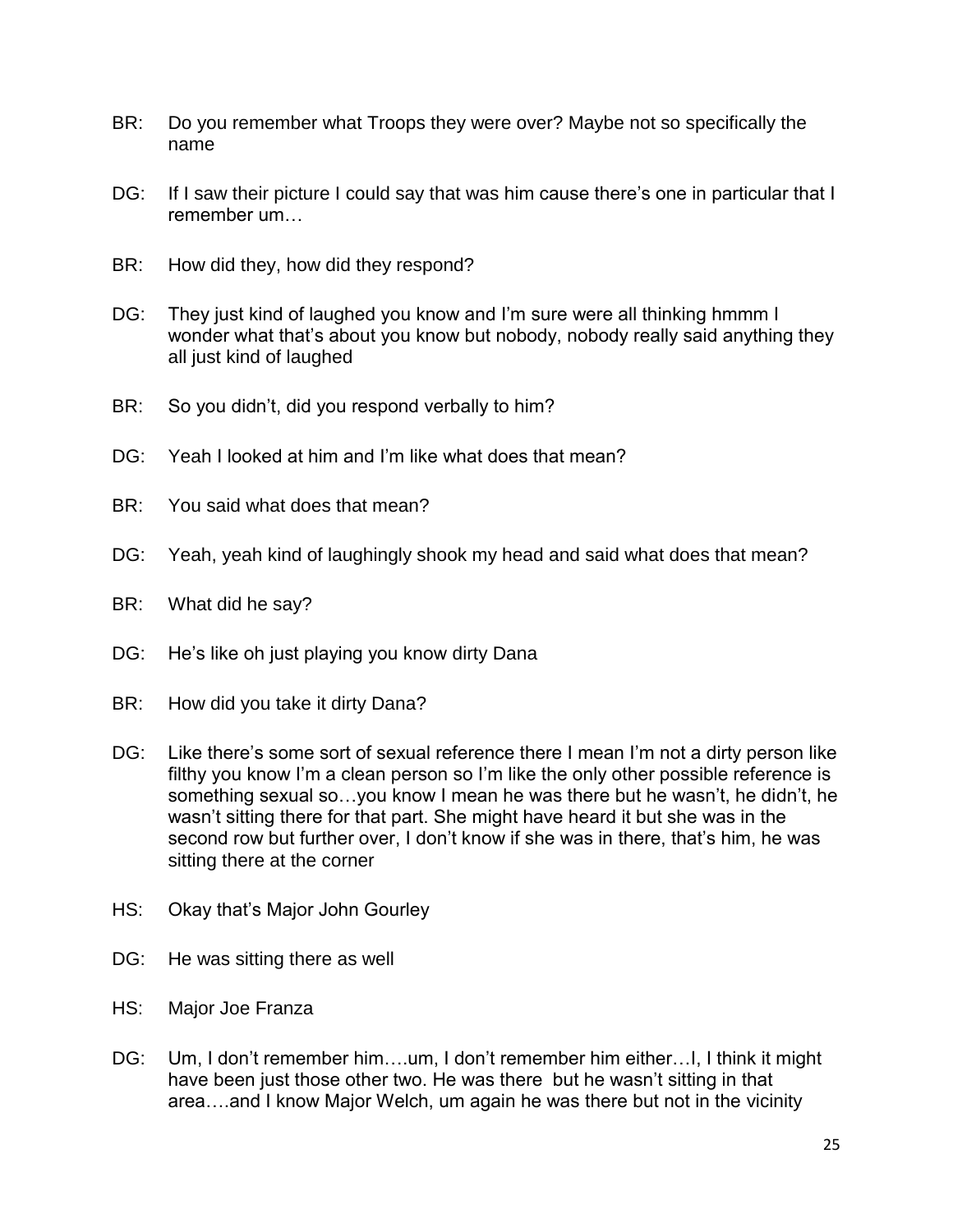where it occurred and then Major Lopez was not in that area either so…He may have been within ear shot

- HS: Major Chandler
- DG: um, of that as well
- HS: And are you familiar with the CVE Majors? Barr and Dixon?
- DG: Uh, yes Dixon I know um, he would not have…been there and heard that. He actually…no I don't think he was sitting there
- HS: Okay
- BR: And you said Major Powell was in the row behind?
- DG: Yes she was the row behind and kind of further down but I don't, I don't recall her really being kind of part of the conversation that, just remember that she was kind of sitting somewhat close in the vicinity
- BR: Okay
- HS: Oh sorry
- DG: Uh huh
- HS: Which uh, Academy building was that do you recall?
- DG: The main conference, the conference center
- HS: The Conference Center okay
- DG: Uh huh. Um...So a few days later April  $13<sup>th</sup>$  um, we were up here in the B333 conference room um, we have like monthly troop like BCII teleconference meetings um, so we had kind of finished and um…it was Beth, Chris, myself um, Overstreet um, Sergeant Teslo…I think Lieutenant Britt was in there um…Captain Head of course Major um, we weren't on the phone anymore or teleconference with anyone so it was just those of us in the room and um…I'm trying to remember her name…Captain Head's assistant, I'm drawing a blank right now…any other time I'd know it…anyway she had sat in that day um…for some reason I can't remember why at the moment but um, she wasn't sitting at the table she was kind of sitting further back against the wall um, but anyways so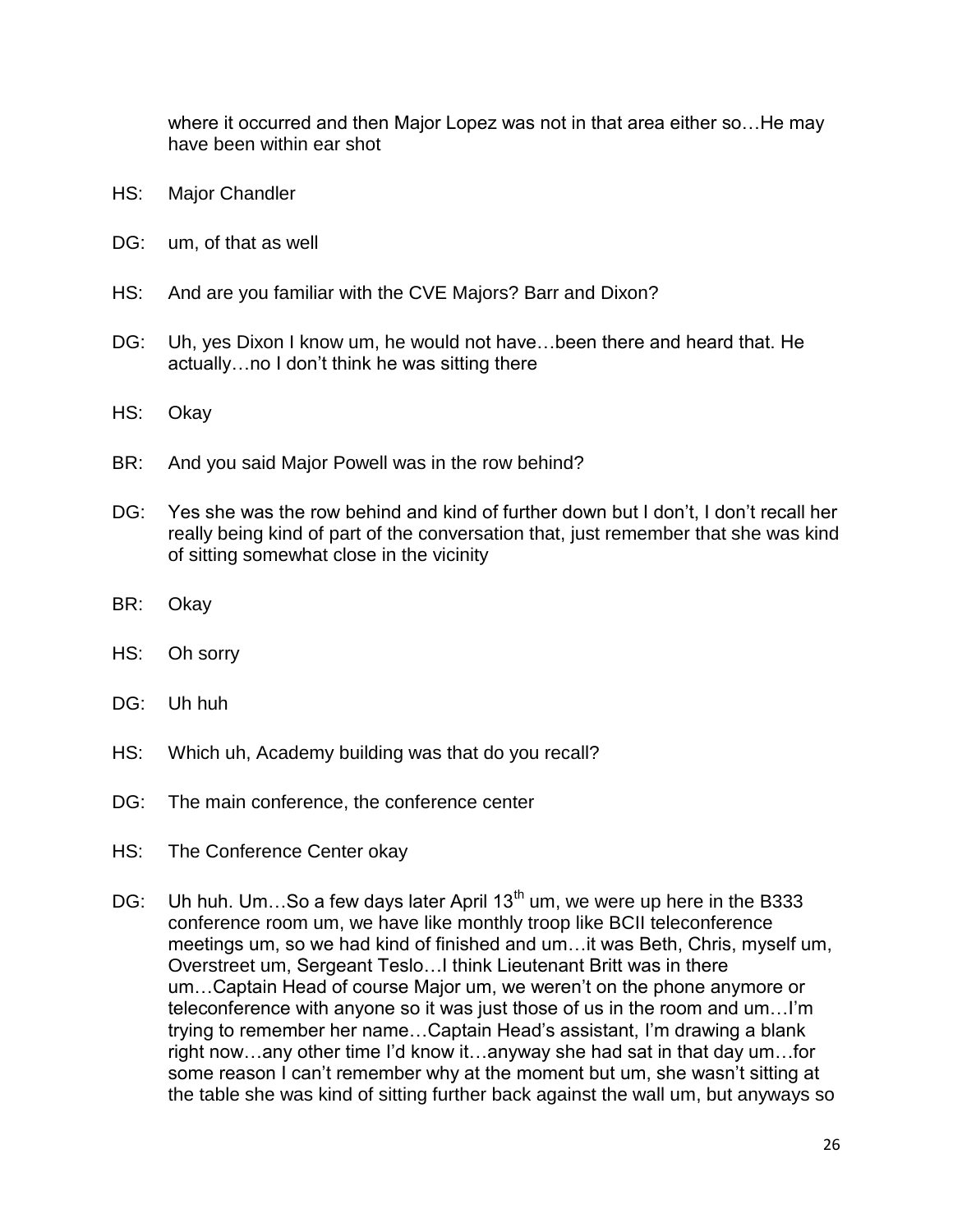we had gotten off the call and he'd asked you know how do you think the call went and this and that kind of talked about some business stuff and um, Captain or I'm sorry the Major was sitting at one end, at the head of the table and I was sitting at the opposite end kind of over in a chair kind of pulled up you know caddy corner and um, I mean I hadn't, I hadn't really said much I mean when it was my turn during the call I said whatever it was I needed to but during the after conversation you know I hadn't really said too much, didn't really have much to add and um, so I was sitting there and he's like well you know what do you have to say you know kind of kidding around whatever and I was like nothing I'm good and he goes well um, I see you got your red lipstick on I like it, he's like you went blonde and now you've got your red lipstick and I'm like yep like again just trying to you know blow it off like why would you draw attention that in front of this room of people it was just embarrassing like I could feel myself blushing I'm sure that Captain's secretary who was sitting there was just like…you know it, it just again makes me wonder what do people think, what, does he want them to think there's something going on or, or just he not have any lick of common sense I don't know but it's horribly uncomfortable

- BR: How did you respond to his comment?
- DG: I just was like matter of factly yep, what about it you know
- BR: Did anybody else react or
- DG: No it was just like
- BR: laugh or looked shocked or
- DG: yeah I'm sure everybody else was kind of like well okay like why, why is this something to be talked about so um…anyway that was it for that one. Um…April 19<sup>th</sup> um, I'm in Chris office, Captain Head, Major Snead um... I don't recall if the door was open or closed, I don't remember what we were in there talking about but I remember absolutely out of nowhere um, the Major kind of looked up he was sitting across from me and um, he's like how much do you weight? And I looked over at Chris and looked at the Captain and I was like did he just ask me how much I weight, I looked at him and I said don't you have home training I said you are not supposed to ask a woman how much she weights, you know trying to kind of play it off or whatever and um, you know and of course they kind of took it and ran with it you know, making jokes about it and stuff you don't ask women what they weight and blah, blah, blah but I just thought again awkward why do you care what I weight and why is that any of your business you know and like I said it was absolutely out of nowhere and Chris and I even talked about it after the fact I'm like that was random and awkward and he goes yeah I have, I don't really understand where that came from and I said yeah nor do I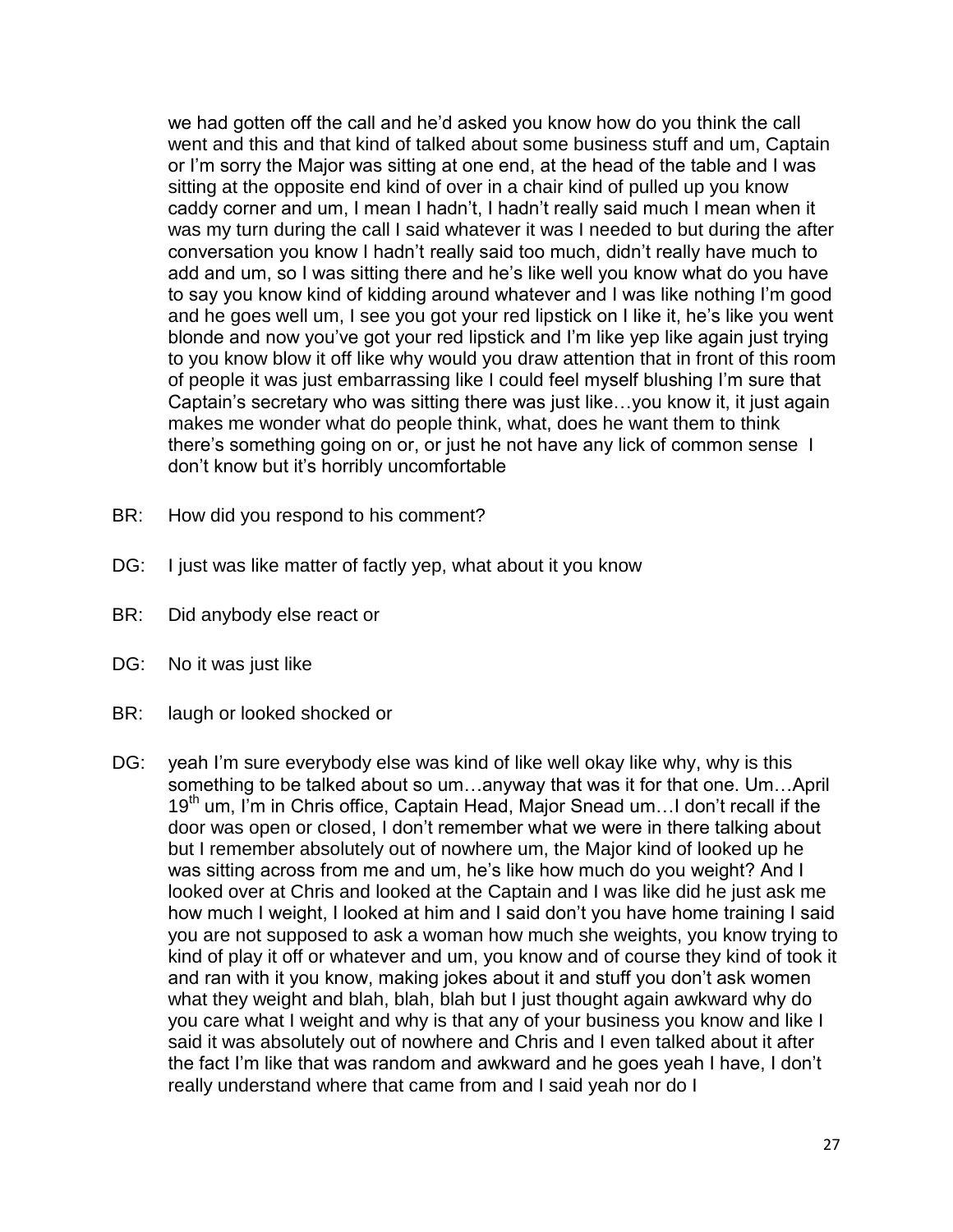- BR: Okay did anybody else, I mean they kind of went along with it
- DG: Yeah
- BR: how did that make you feel?
- DG: Very awkward cause again it's like okay where's your mind if you're wondering what I weight what does that have to do with anything and again I'm trying to not make assumptions but it's kind of hard not to so um…so…um…the next thing is May  $3^{rd}$  um... I was up in the Major's office um...this one I can't remember if it was just he and I in there or if Captain Head was also in there but we were talking about um, a threat assessment that I had been asked to work on regarding one of our Troopers on that big case that I referenced earlier um, with the motorcycle gang and a big ball of mess with that um…I was nearing the end of my threat assessment um, which was like 20 something pages long of information and um, was kind of talking to him about what some of my findings were at that point and some of the things that I thought they really need to go ahead and start seriously looking into as far as you know threats to safety to not only our Trooper but potentially the CI that was involved um, which the Major it seemed very soon into the conversation that he had his own feelings about um, the situation um, regarding that but um…he kind of quickly shifted from what I felt the focus of the conversation needed to be as far as the threat assessment to something not really related um, with that Trooper and said well you know he's, he's under investigation right now he's been banging this other CI and so he's just bringing all this up to try to cover for that so he doesn't get fired and all this and he was like I don't know what he's thinking banging a CI you're better off to you know bang another employee than to bang a CI and I'm just sitting there like dumbfounded like I cannot believe he just said that you know um…and again it's like okay because all these things have happened so in the back of my mind I'm like alright is this some sort of subliminal message like you're trying to tell me it's okay to get with another employee and it just again very awkward and very uncomfortable um…and as he's kind of going on his rant about that I said well you know I don't, I don't know about any of that I just know that you know, based on the information that I've gotten from him on these texts and stuff I just want to make y'all aware that this is what I've got at this point and blah, blah, blah tried to kind of shift the conversation and not so much acknowledge specifically what the comment was
- BR: So you're trying to detour from where he was
- DG: Right
- BR: going to bring it back to the work related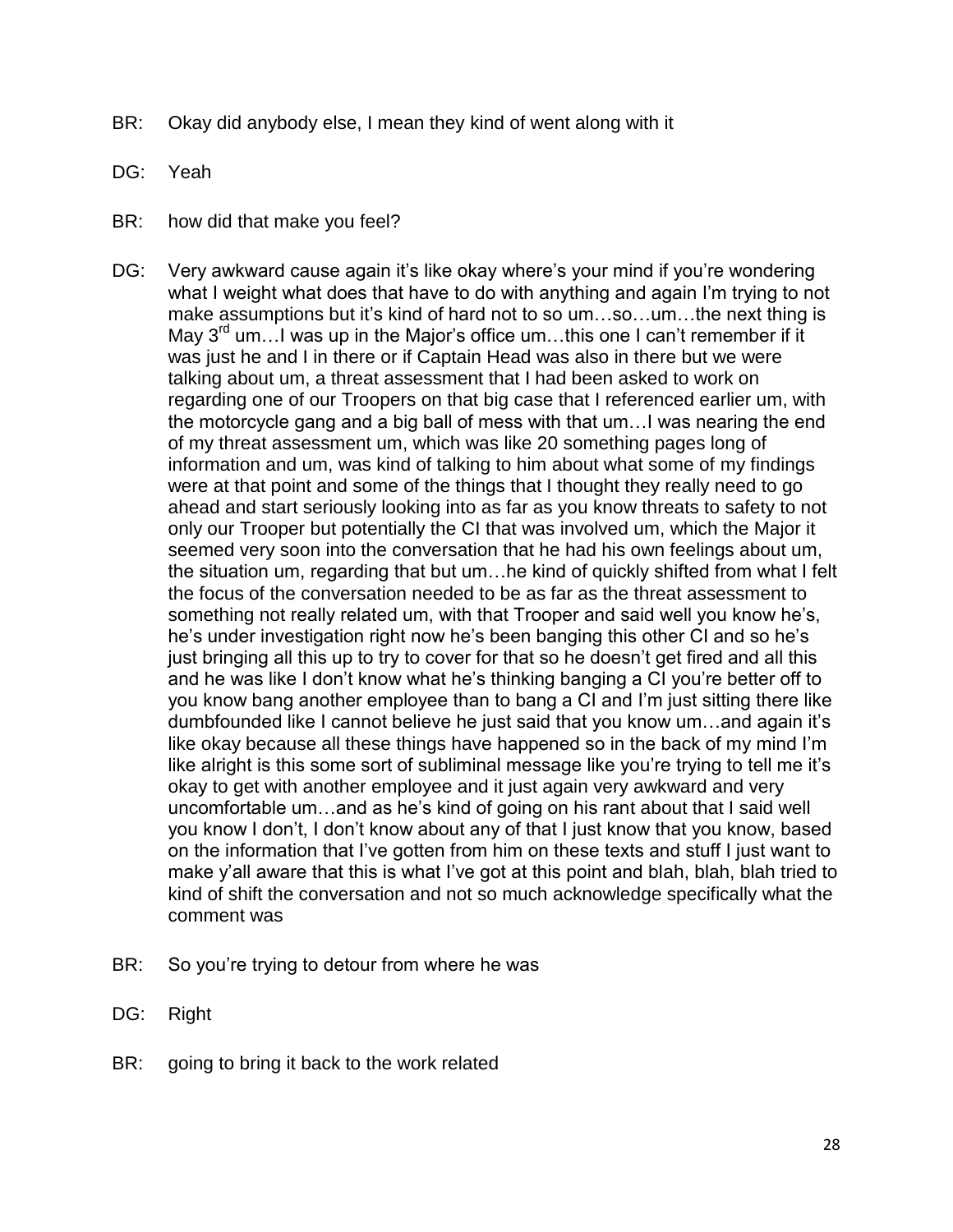- DG: Right
- BR: conversation
- DG: Right
- BR: Did he stay back work related or
- DG: Um, yeah he
- BR: How much longer were you in there meeting with him?
- DG: Maybe 5 minutes
- BR: Okay.
- DG: Um…
- BR: and you said maybe Captain Head was in there
- DG: Captain Head might have been in there, there were several conversations that I had up there within the course of two days um, about this case and the things that were developing you know a few of the times it was just you know the Major and I, a few of the times it was just the Captain and I, sometimes it was the three of us you know that kind of thing trying to coordinate who's doing what and where were at and who's got what information that kind of thing
- BR: Okay.
- DG: Um...let's see, May 10<sup>th</sup> um...Major Snead, Captain Head had popped into my office um, I don't recall that being specifically a work related conversation cause a lot of times they'll kind of pop in and just touch base with everybody or whatever um…but I just remember that the Major coming and you know that he was kind of kind of mentally like worn out you know from whatever he had been dealing with and uh, you made the comment about he misses being in Tampa and you know he'd love to get back there at some point and then he kind of jokingly he's like well but um, but you know I can't go to Tampa without my girl you know I love me some Dana Green and you know you're my favorite. Which I'm like…I don't even know what that means I don't want to know, I don't you know…it was just super awkward again um… like meaning go as in what capacity? Was kind of what I was thinking as he's saying this, what are you, what are you insinuating here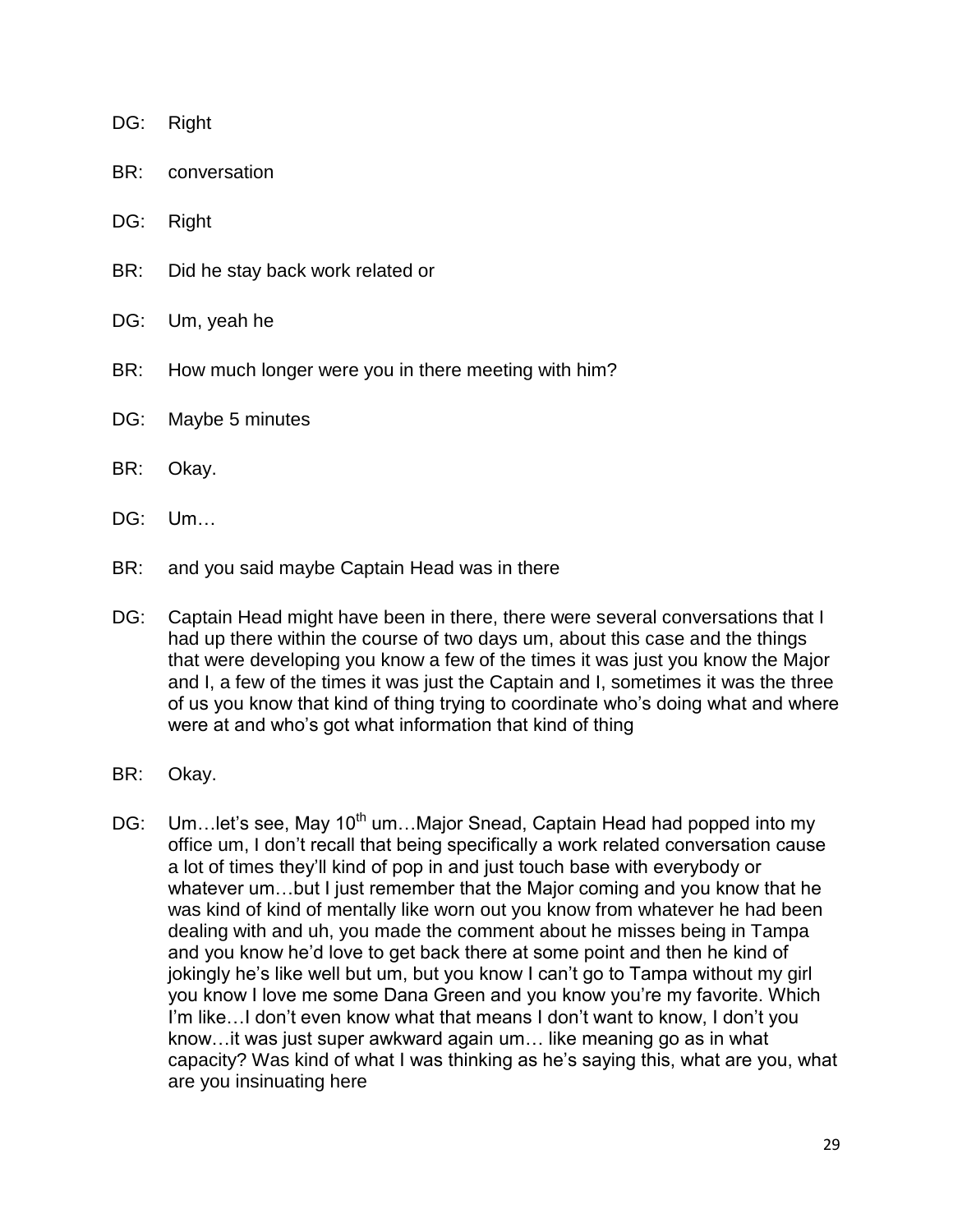- BR: Did you ask him what he meant
- DG: No
- BR: or respond?
- DG: No um
- BR: How did Captain Head respond?
- DG: I don't remember him really saying anything I think he just kind of laughed you know and probably didn't really think anything of it so…and I didn't acknowledge or say anything as far as you know yeah I know I'm your favorite or anything else so I didn't really know what to say um uh, May 24<sup>th</sup> um...
- HS: Going back to this incident about being his favorite
- DG: Uh huh
- HS: is there anything he does differently for you as a subordinate as opposed
- DG: Well and that's
- HS: to Beth or
- DG: No not that I'm aware of um, and that was kind of what I was, I was thinking when he said that was like okay well you say you know I'm, you know you're my favorite well what is it that's supposed to make me know that like what are you referring to, what is that supposed to mean um…I have no idea so um, I mean from what I can see he gets along, he gets along great with Beth we don't, you know there's no issues there so I don't really know what that was supposed to mean other than just throwing something out there to you know see what I would say I don't know. Um, alright so May  $24<sup>th</sup>$  I was in Chris office and we were talking about um, kind of where we're at with hiring process for our two vacant analyst positions and um, he told me that um, he had had a conversation with the Major the week prior and um, that he was kind of getting the Major up to speed on where we were and that we had two applicants that we selected and that um, you know told them about their backgrounds and you know…what their experience is and degrees and that type of thing and um, one of the applicants was male, ones female and apparently he had asked um, if the female was hot and if she would be considered Major material and so as Chris is relaying this to me he's just kind of shaking his head and rolling his eyes or whatever and I'm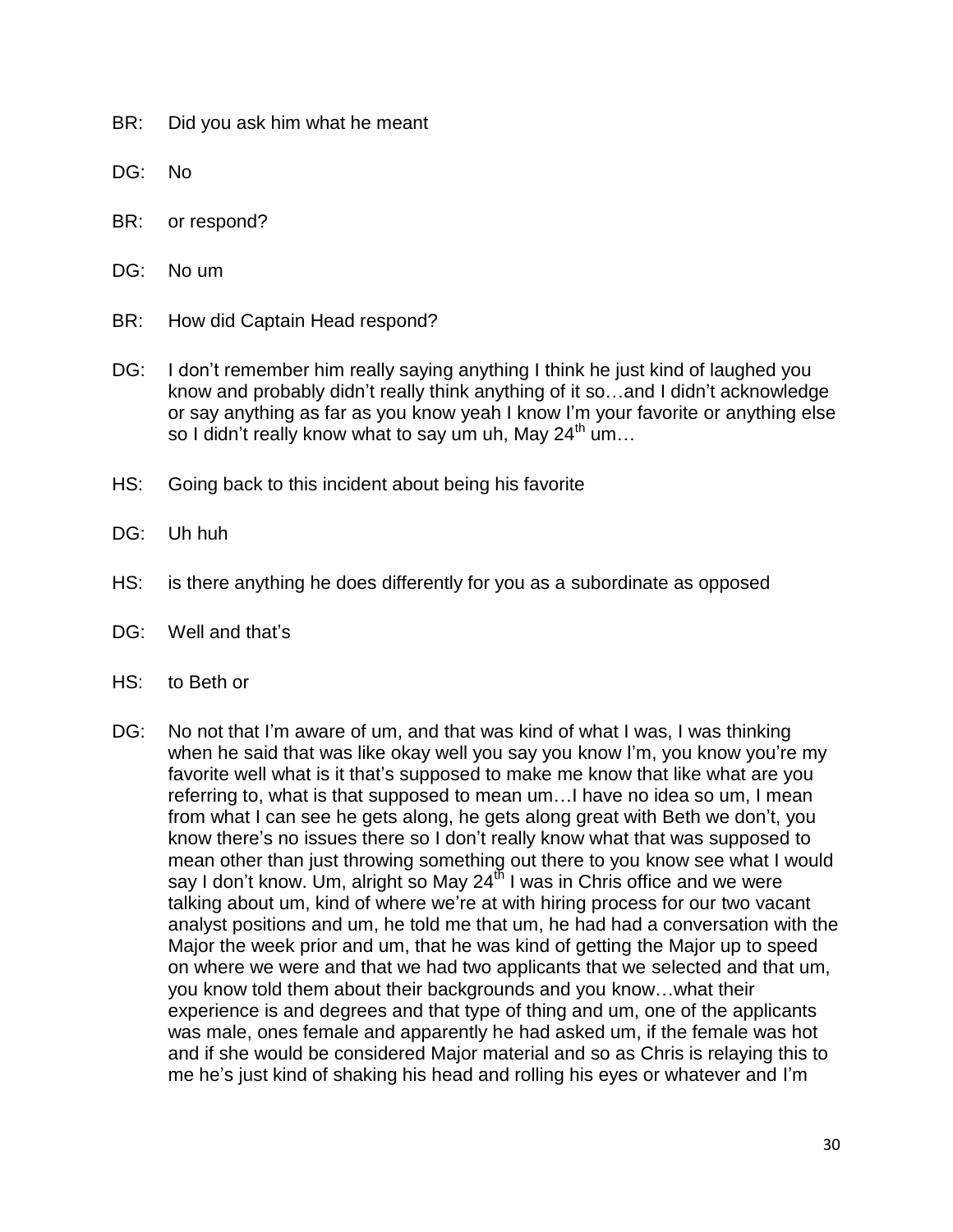like what is wrong with him I'm like that's just what we need is you know, somebody else to come in here and for him to prey on it's kind of what I felt like.

- BR: Who were the two new analysts?
- DG: Uh, Ryan Stidham and Alicia Rider
- BR: And when did they start?
- DG: Um...July 6<sup>th</sup> I believe is when Ryan started and Alicia started um...within a week or so after
- BR: So you and Chris share your experiences
- DG: Uh huh
- BR: with the Major in conversations that he has so would it be common for him to share an awkward conversation that he had with the Major or for you to do the same
- DG: What was the question again?
- BR: Would it be common for you two to share your conversations with each other
- DG: Oh definitely yes, yeah I mean I haven't, Chris doesn't know about all of this because there's been times like I said where I would talk to my boyfriend about it and be like (inaudible) do you think I'm reading into this the wrong way or whatever and you know some of it I just felt too awkward to like tell Chris about but yeah the, the dirty Dana thing I specifically remember like sending him a text being like this just happened you know I am mortified so
- BR: Okay
- DG: Um, but now Chris and I often tell each other like…and you know we've even commented unfortunately that um…you want to like him he's a likable person, he just doesn't have a filter and um, you know even the things with me even if it was truly harmless it's so far beyond inappropriate and uncomfortable that any normal human being would be able to read someone's body language and realize oh I kind of overstepped it and then note to self for next time but he is not like that. Um, but we've commented, we're like you know just maybe we can ride it out and he'll get moved whatever and I think that's why I finally got to the point I'm like this is just ridiculous we should not be in a position where we're having to sit here and say let's ride it out and hope something will change, it's not okay so.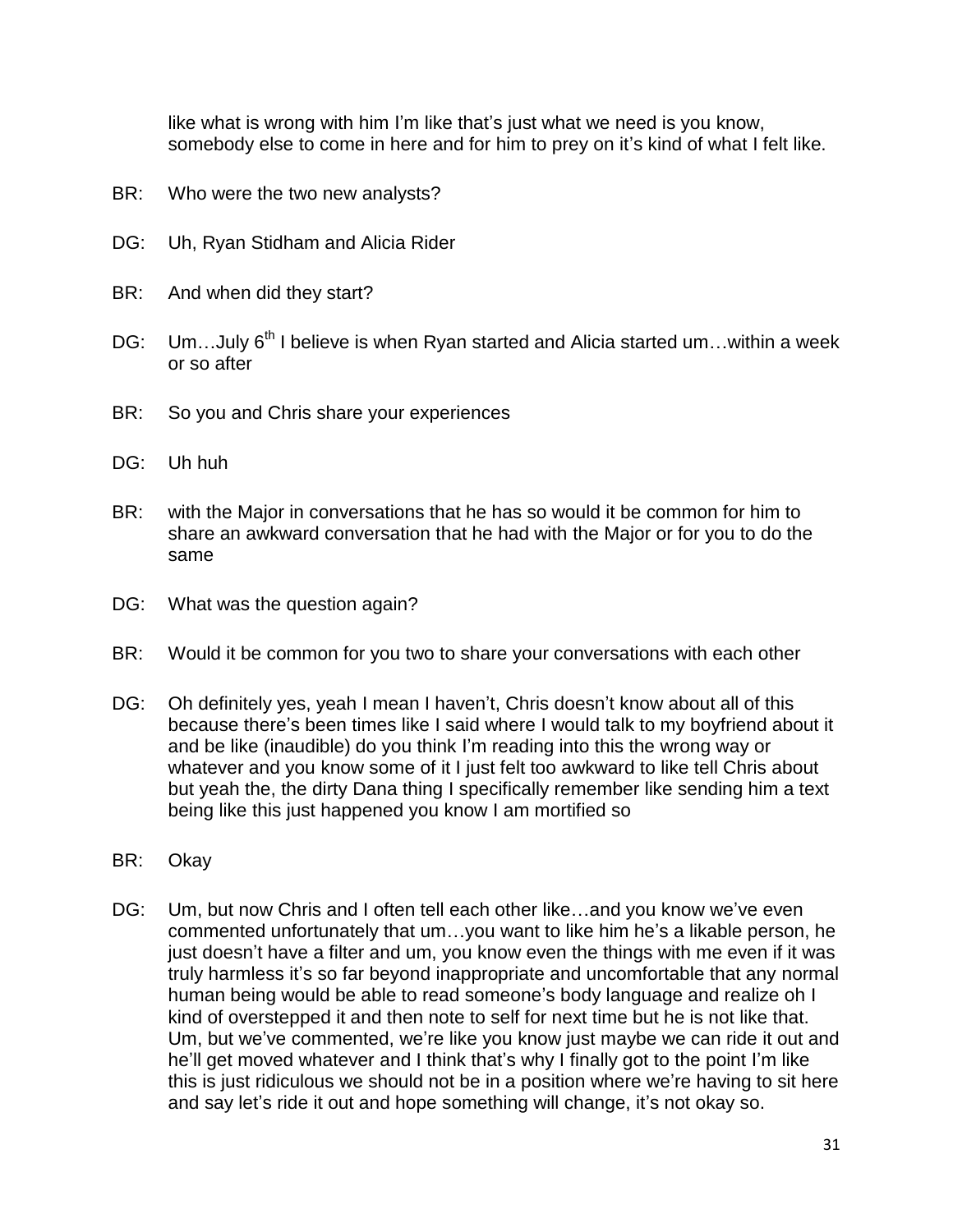Um...but yeah so June  $8<sup>th</sup>$  um, I was on my lunch break um, headed um, across the parking lot and um, I was kind of cutting through um, like he, Major was driving his patrol car and um, Captain Head was in the passenger seat and they were like returning from lunch coming, pulling back up from the back side of the parking lot up like they were gonna park in front of K9 Building and so I was walking across and um, I saw him coming and I thought cause the car like started speeding up you know like they were gonna hit me like kidding around or whatever and I thought oh I couldn't really see the person at the time but I thought obviously you know it's probably one of them or something and so then when they got close you know, of course he slowed down and rolled the window down and he was laughing he was like oh I was gonna hit that and of course the way he said it was made me you know think of course that he's meaning it in a sexual way like oh I wanna hit that you know um, and I just shook my head and rolled my eyes and you know kept walking. I didn't acknowledge or say anything um, and then a few hours later that afternoon um, I was upstairs in the Captain's office, I don't remember what it was I was up there for at the time but when I was leaving um, Major passed me in the hall he was like did you hear what I said earlier when I saw you in the car and rolled the window down and I looked at him I'm like yeah I heard you and I turned around and just kept walking you know like get a hint

- HS: I know you said around lunch time
- DG: Uh huh
- HS: Do you have any idea like what closer time frame that would have been in the parking lot?
- DG: I have no idea
- HS: And if you
- DG: I would say, I'm very abnormal with my lunches I mean it could be 11, 11:30 or 1 or 1:30 I just I would say between 11 and 1:30 most likely
- HS: And how about the later in the hall? Do you know about what time that would have been?
- DG: Midafternoon is best I can guess….Regina, Regina is Captain Head's assistant, I can't think of her last name now but anyway
- BR: So he made that comment to you in the hallway and you just kept walking? Or you said yeah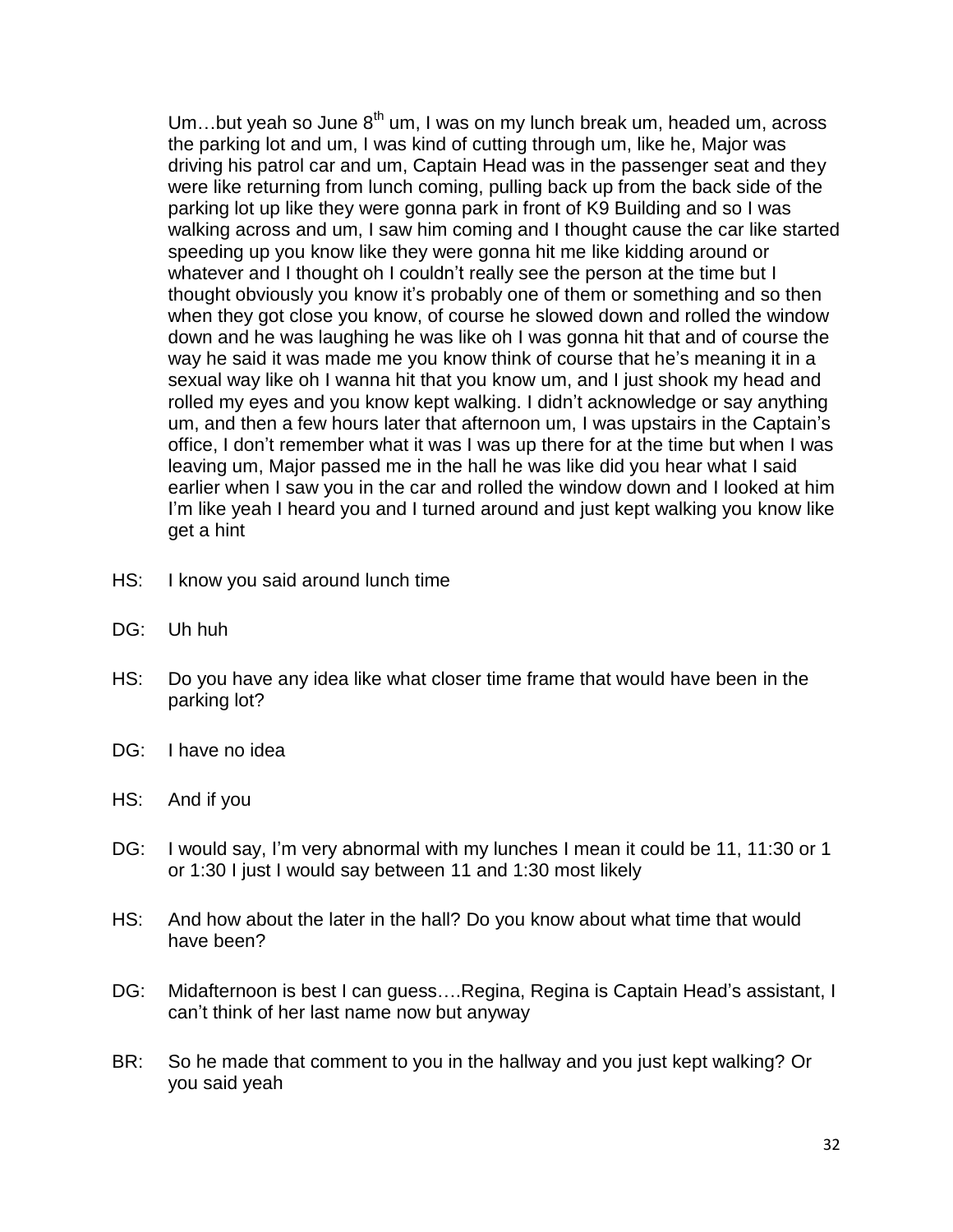- DG: Yeah I was like yeah I heard you, you know like I purposely didn't acknowledge you earlier so
- BR: What was his demeanor?
- DG: Like
- BR: when he
- DG: Kidding like laughing you know like he thought he was slick or being funny like wanting to make sure I caught the little innuendo there you know
- BR: So how did you take that comment?
- DG: As a sexual comment like you know I wanna hit that I wanna get with that
- BR: Okay.
- DG: Um, and then the last thing was um, occurred yesterday um, I was in my office with Mindy Srinivasan and um, we were having some conversation and um, Captain Head and Major Snead came in and um, talked for a few minutes just kind of general conversation um, and I noticed that the, you know I've got a bookshelf like that or whatever with awards and certificates and what not and I noticed the Major was kind of looking down and uh, I said oh I said you haven't seen that yet have you and so um, I said something to Captain Head about I said well hand him my award let him look at it you know kind of being silly or whatever so he handed it to him and he was reading it and I said um, of course in my mind at this point he's the only one in my entire chain of command who has not acknowledge the fact that I completed it or that I got the award which I thought was strange but he was out of town when all that happened so I thought well maybe he actually doesn't even know you know, and so naturally I'm proud you know to have gotten an award and so um, he's looking at it and he's reading and he's you know kind of got a look on his face like he's you know kind of confused or trying to figure out what he's reading and um, I made the comment you know kiddingly to him I said uh, I was like you don't even know what that's for do you and he goes um, he goes yeah it's for blah, blah, blah and he read off what it says on the award which is basically for completion of you know the leadership class dah, dah, dah, I said no I said that's actually the best overall project award, I said see you didn't know and um, again just kidding around playing like he's always trying to kid with everybody and I guess it just really struck him the wrong way um, but he like was like 180 and he looked at me and he goes, he goes um, he goes I know everything that's going on around here I've already had to talk to the Colonel about your project and how it's gonna potentially impact our Troops and um, what they're gonna have to do with it and almost like it was a negative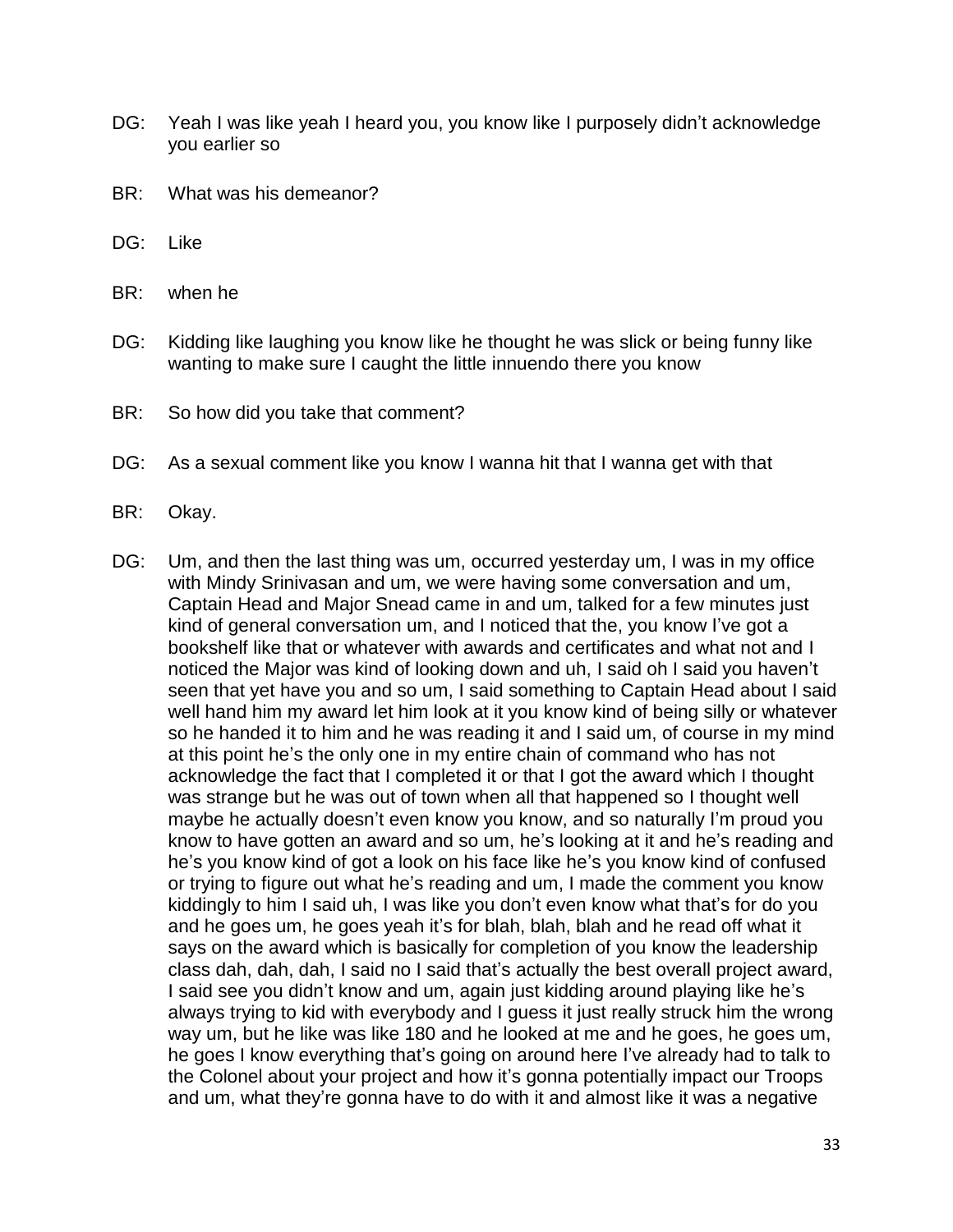kind of thing he goes um, he goes don't doubt my knowledge I'll have your ass back to the Sheriff's Office and so I was kind of like um, you know like what do you, what do you say after that you know and I kind of looked at Mindy and she was like kind of stand there wide-eyed like wow that just happened and so the Captain I think kind of felt a little awkward and so his thing is always chocolate or candy or whatever so I have like a little mug on the corner of my desk with chocolate's and stuff in there and then I have a cabinet with them all up there so he kind of starts ruffling around oh you got any chocolate you know and trying to change conversation or whatever and anyways they ended up leaving, walking out of the office at that point and Mindy and I were just, I'm like wow that just happened she said yeah that was pretty awkward I said yeah that was so um, needless to say I didn't appreciate it and um, made me a little uneasy you know that I'm, this is the first SES position I've ever been in and so you know have your Major tell you that you know I'll have your ass out of here and back over at the Sheriff's Office is a little um, intimidating so um, I, I went to lunch and I thought about it and I talked to my boyfriend about it and I'm like I just, I can't take this anymore I don't, I'm tired of feeling like we're, I'm on eggshells. I never know what to expect from him and I said it's just, it's uncalled for and I'm not dealing with it anymore so I came back from lunch and went and told Chris that what I wanted to do so here we are

- BR: Did you respond back to his comment where he said he was gonna send you back to the Sheriff's Office
- DG: Uh uh nope
- BR: Did he stay after that or did he leave or
- DG: No he kind of handed the award back to the Captain and he sat it down and then he walked out so
- BR: Okay.
- DG: And then I, I sent a couple emails since then, yesterday afternoon um, in follow up to something from FDLE that they were requesting hey we need to know what to do with this and it started a couple of days ago and um, I had gotten it, it was regarding a flag hit on someone that I had assumed that it started out as like a something CI related or whatever I know a lot of times they'll flag those so if a CI is you know run that that agent or whoever it is will know um, but anyway we got it and I didn't really know what to do with it and I'd asked around the office nobody really knew so I'd sent an email to the Captain and the Major yesterday and I'd said hey this is kind of what we've got do you know what I need to do or know who I need to talk to who can tell me what we need to do to handle this and then um, I got a second email from FDLE about it and I sent that to them as well I'm like hey I kind of need to hear something you know and usually the Major's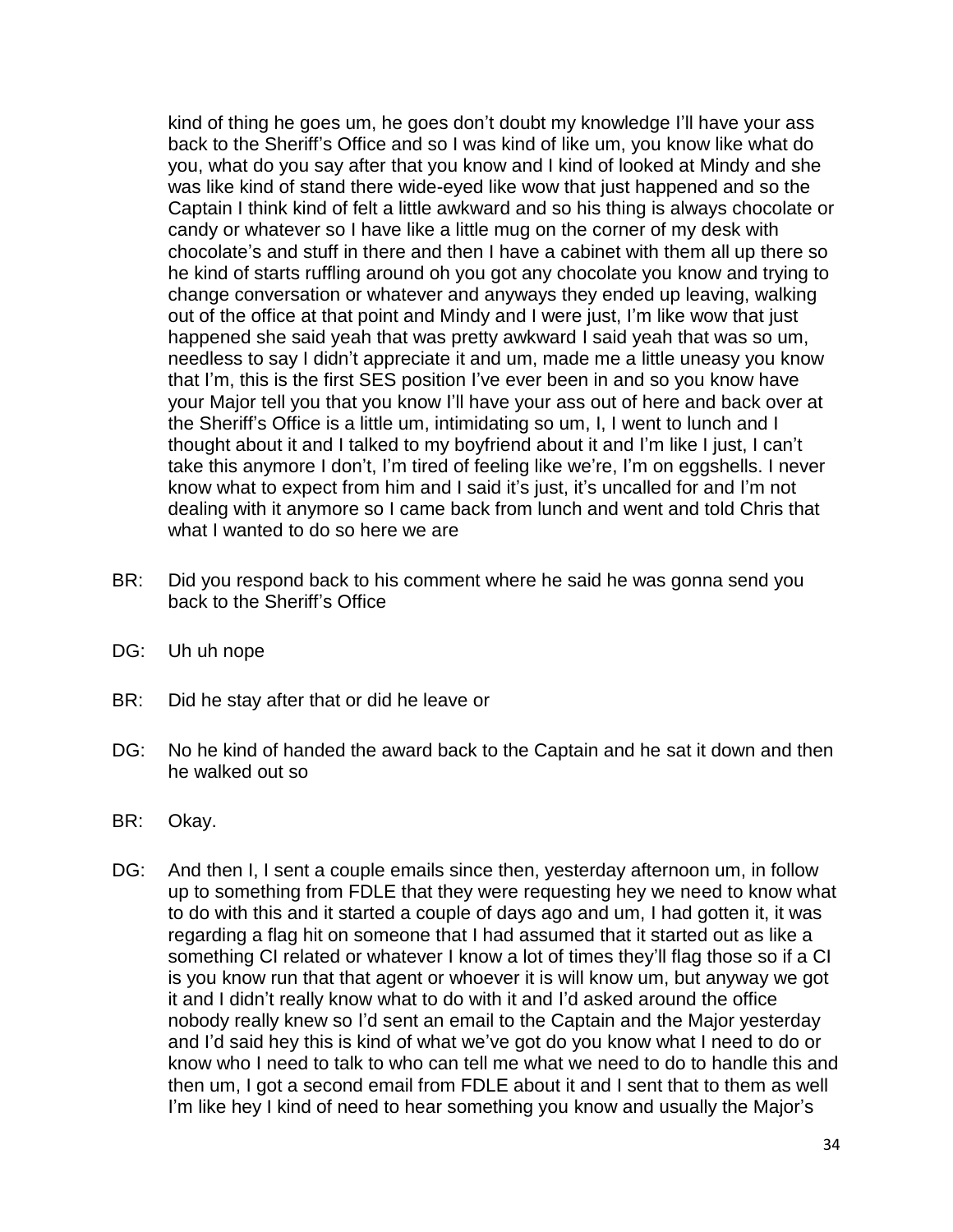always been very responsive to you know whatever emails, nothing so I think that's very strange and out of character for him especially given the fact he's here, he's not on a trip or out you know gone anywhere so anyway

- BR: How often do you interact with him? Since you've been here?
- DG: Several times a week um, but I could, I could go a couple days and not have interaction or we could have several times a day it just really depends
- BR: And is his behavior pretty much the same or his demeanor towards you is it the same every time you have dealings with him?
- DG: Usually he has been um, I would say like…honestly since um, the conversation um...the conversation on May  $3^{rd}$  where he was talking about you know, the trooper and him sleeping with the CI and you know better off banging another employee and this and that um, seems like ever since that day he's been a little different with me even though there've been a couple other incidents since then um, cause I kind of thought alright maybe he's kind of making a turn for whatever reason and that's a good thing but then you know like something else would happen out of nowhere I'm like okay well maybe not cause I kind of actually had the feeling that he was a little upset with me or frustrated with me because of the threat assessment because I think he felt like um, I was giving more credence to the Trooper and the information in the texts and the stuff that was I giving in support of the actual threat then what he felt like needed to be given, if that makes sense um and I got that information from Chris cause Chris told me that he pretty much wanted me to stand down on any further information on that so but he was very guard with what he said and how he relayed it to be and I can read Chris pretty well so he wouldn't expound any further but um, but he's been a little different with me then but like I said there've been a couple times since then I'm like okay well I quess he's not mad I don't know but
- BR: So you haven't had any real problems working with him?
- DG: Right I have, you know when we see him it's fairly limited um interactions for a few minutes here and there so
- BR: Okay and do you socialize outside of work at all?
- DG: No
- BR: Phone, text messages?
- DG: No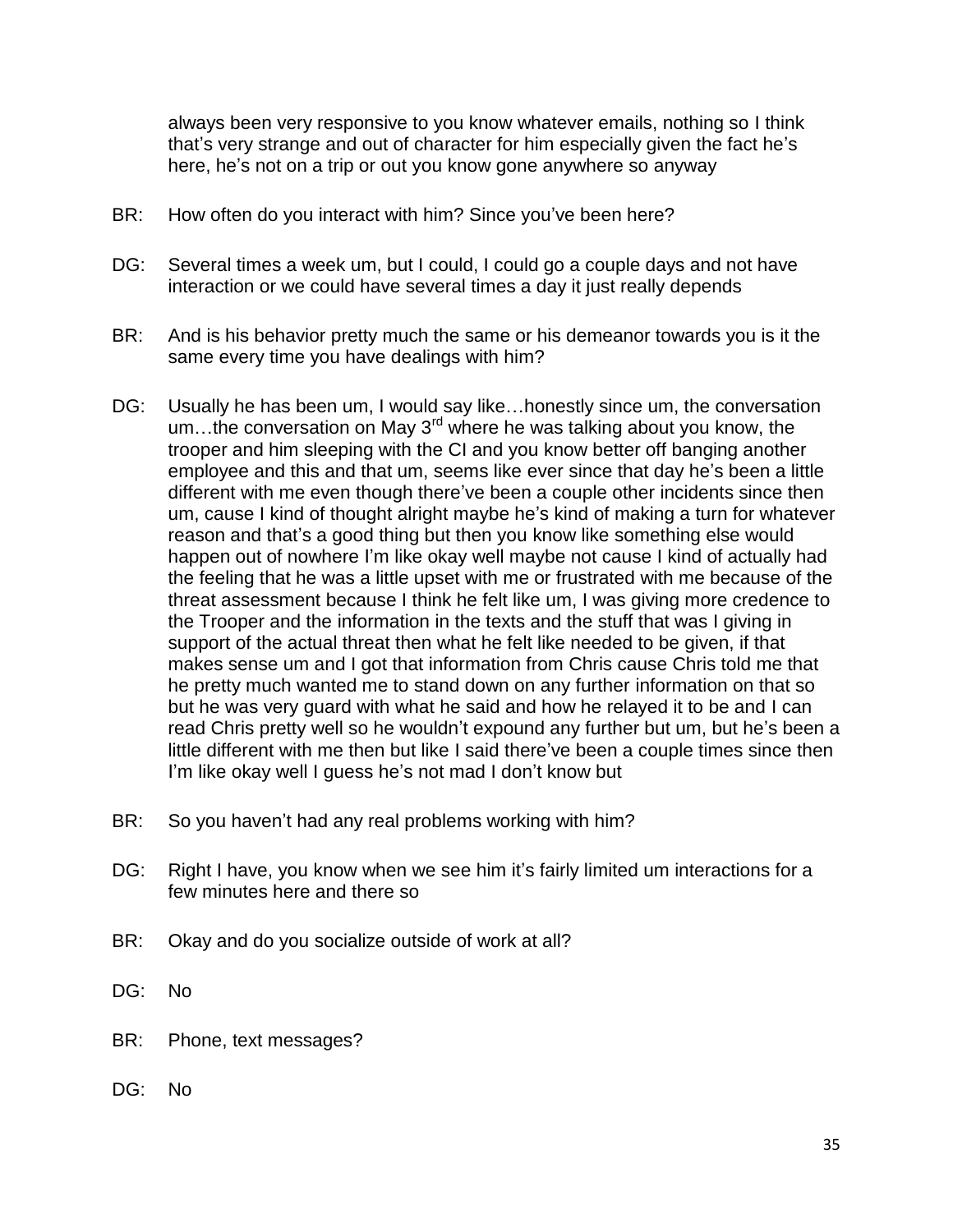- BR: Have you seen him outside of work?
- DG: No
- BR: Has he asked to see you outside of work?
- DG: No
- BR: And you said you've talked to is it Beth and Chris about the, some of the incidents
- DG: Uh huh
- BR: Have you talked to anybody else besides you said your boyfriend?
- DG: Right um…no
- BR: Any other employees?
- DG: Uh uh, nope
- BR: When did you first tell Chris what you were experiencing with the Major?
- DG: Um...it might have been...it might have been after he told me about the comment um, that the Major said something about you know is the new person Major material, is she hot or whatever that um, I think I may have told him then that I have been making notes um, and he was like you know you just never know what he's gonna say and he's like a loaded gun and you're always apprehensive and um…you know that, it was that kind of a conversation like uh
- BR: And how did Chris respond?
- DG: He just kind of like shook his head like, you know, it's gotten bad enough that you've got notes I mean he didn't, I, I think he was nervous about feeling like he was overstepping his bounds and asking me well what do you have on there you know so he didn't do that and I didn't offer up any specifics because at that time I didn't want to put him in a position where he felt like as my supervisor he had to go and say something cause I wasn't sure yet if I, I just wasn't sure how to handle it, and I didn't want to create this big mess
- BR: So were you officially complaining to Chris at that point?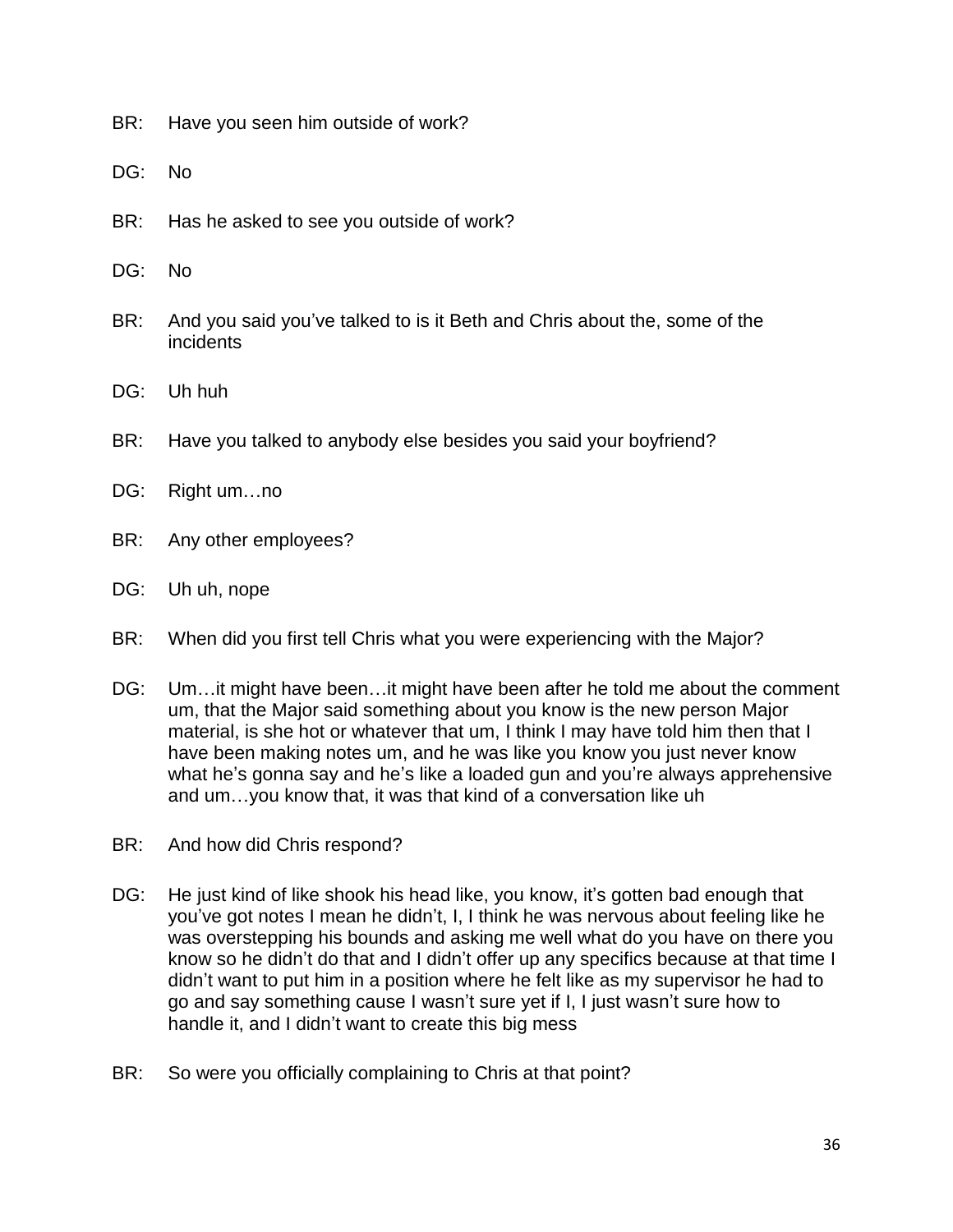## DG: Uh uh

- BR: or just sharing
- DG: Right no I just was, just sharing the fact that I had been making notes about things
- BR: Okay
- DG: along the way
- BR: Did he do anything with that information that you shared with him that you know of?
- DG: No
- BR: And when did you start taking your notes that you have provided us?
- DG: Um…say…February because um, it was towards the end of February because that was when I went back and actually looked at my phone log on the  $25<sup>th</sup>$  to see what time he called that's why it says at 10:34 um…and then I went back um, and was able to go you know, through emails and different things and determine those other dates, when those other things had taken place
- BR: And besides with Beth and Chris do you know of any other similar incidents involving other employees?
- DG: Uh uh, nope
- BR: And this morning you mentioned the two new analyst that started
- DG: Uh huh
- BR: he was speaking to the female
- DG: Yeah I mean it's, it's been mentioned to me um, that he seemed to have been spending quite a bit of time over in her area. I didn't personally witness it so
- BR: Who told you about that?
- DG: Uh, Ryan Stidham and um…I want to say Mindy made a comment to me um, in the last day or two about it as well um…but I can't be specific,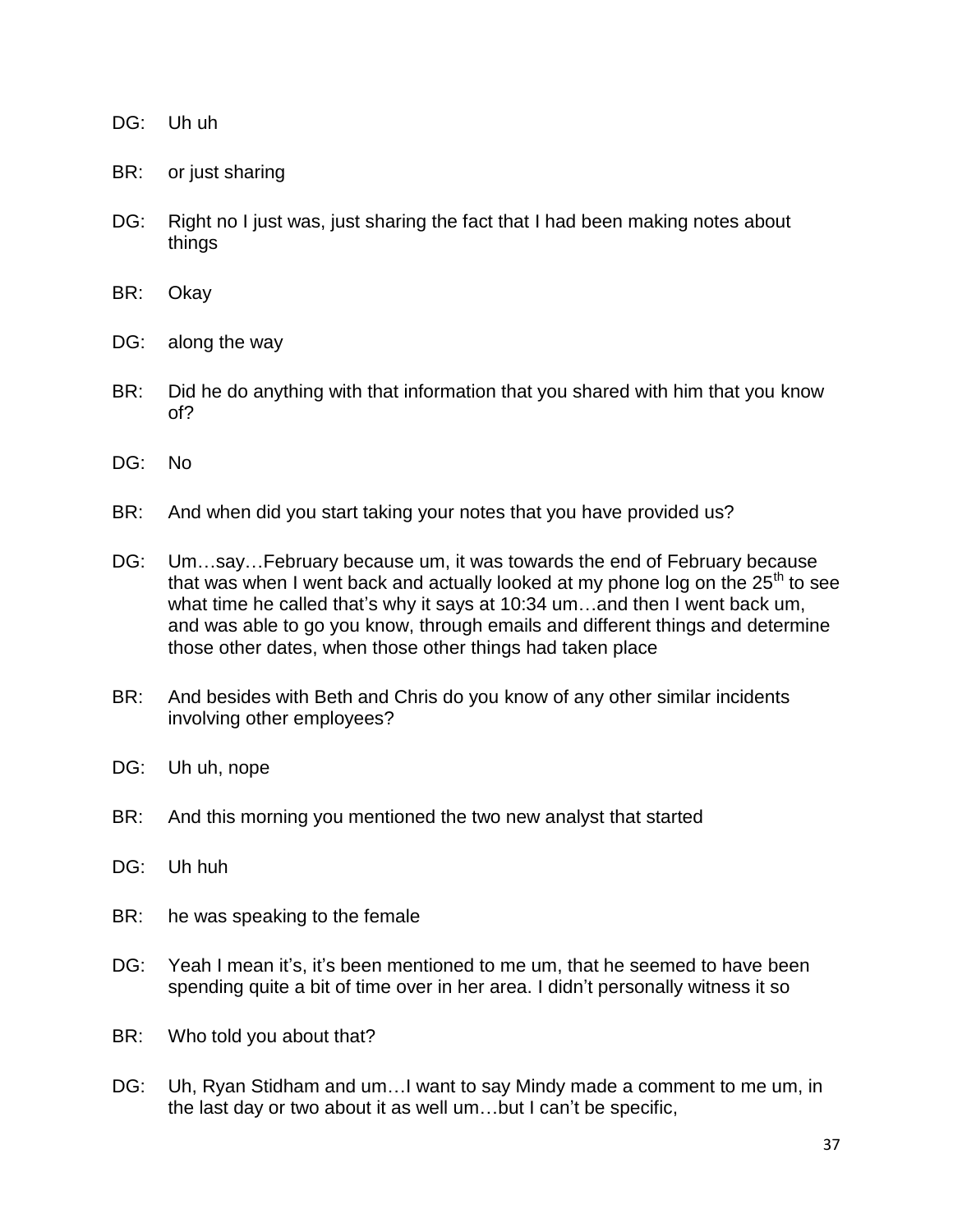BR: Okay

- DG: I'm not 100% sure on that one um
- BR: and what did they share
- DG: but I know Ryan did
- BR: What, what did he share with you?
- DG: Just that he seemed to be spending um, there especially the first few days um, an unusual amount of time kind of hoovering in their desk area cause where Ryan sits his desk, his cubicle faces out so naturally where the Major would stand would kind of be on his, on top of his cubicle wall which is overlooking his desk area and then Alicia's behind him so um, he was kind of in the middle of conversation um, and that you know it, in his opinion he just seemed overly interested in like…getting to know her
- BR: Was he asking questions or
- DG: He asked, the only specific thing that Ryan mentioned was that he asked how old she was and that later on I guess after the Major left um, Alicia asked Ryan, she's like why do you think he asked me how old I was and um, Ryan just kind of rolled, just kind of call it like you see it kind of person, he looked at her and he goes you're a smart woman you know why he's asking you how old you are um…but Ryan had commented to me said you know um, obviously you know I'm a man and I know how men think and he's like at one point I just wanted to be like just ask her out already you know geez enough with this question and answer session
- BR: Was he hitting on her?
- DG: He didn't specifically say that um
- BR: Okay
- DG: And I don't really know any of the other comments or questions that were asked so I don't know
- BR: Okay and how have you been effected by these conversations, comments, these incidents?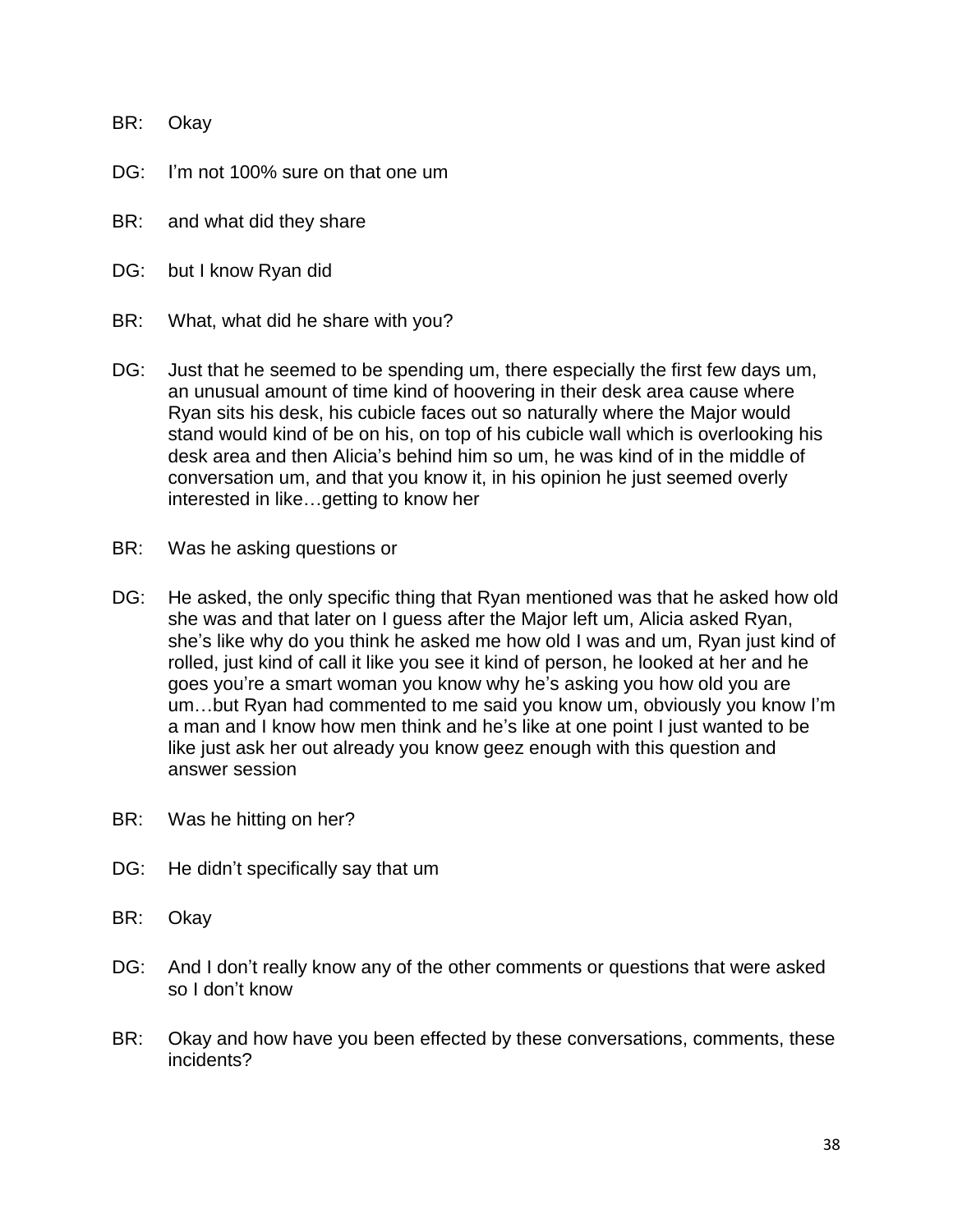- DG: I have um, spent a ridiculous amount of time thinking about it at work and outside of work um and second guessing myself and feeling like you know, I'm looking too far into it or maybe I'm not and then worrying about okay well we have a meeting tomorrow how's he gonna be, is he gonna say something we're all in there and just…just a lot of worry and apprehension about it
- BR: Do you have any concerns with being in the workplace or you said you, you have a meeting then, what are you worried about?
- DG: Just being embarrassed and him saying something of a sexual nature or something that would be perceived by someone else to insinuate that there's something going on there you know um, just cause it's, so much of what he says is so random you know, dirty Dana, what does that mean?
- BR: Okay
- DG: You know what is that supposed to make other people think
- BR: And when he's around you, does it, how does it make you feel? Even if he's not necessarily making a comment
- DG: Right just kind of always on edge and you know Chris and I have talked about that, that and he's made the same comment you know he feels like you're just always like oh my God what's he gonna say um…cause there's just, there's…he's just very inappropriate a lot
- BR: Okay how does his comments make you feel? I know we've gone through each one but overall
- DG: Um...I don't know what the word is really um...embarrassed and just um...like I don't want to say degraded but it's…it's just a bad awkward feeling um, not to tell too much information I went through things as a child and it actually kind of reminds me of some of those instances and it's just um…it's hard sometimes
- BR: Have you had to take any time off of work as a result to his comments or situations?
- DG: Uh no
- BR: Have you had to seek any medical treatment or counseling because of it?
- DG: Um, I actually have gone to a few counseling sessions and not necessarily specifically related to this but it's come up while we've been in there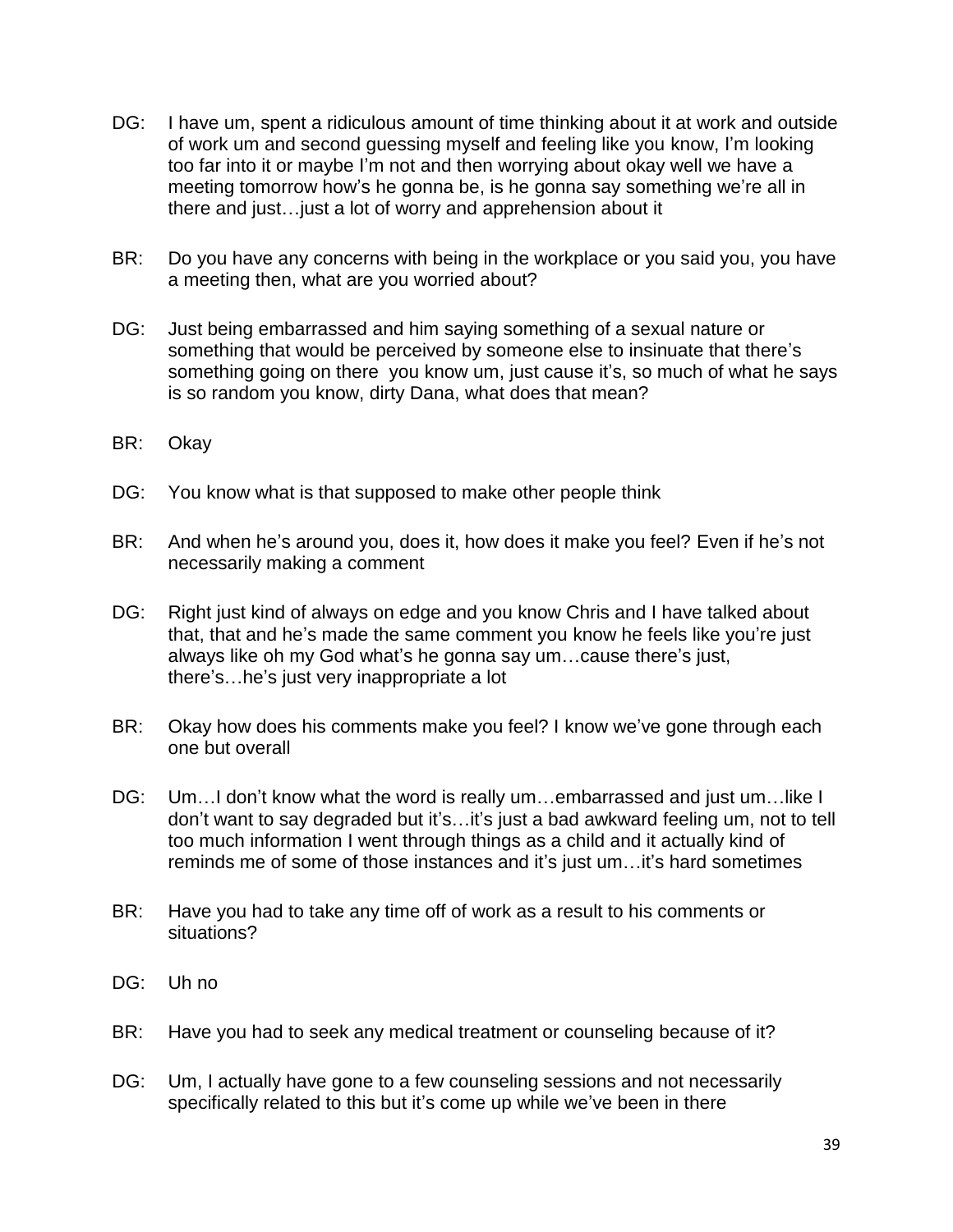- BR: And why did you, you said you mentioned the incident yesterday, ultimately why did you decide to come forward now?
- DG: Because I felt like um…seeing that side of him and him making that comment that um…he's the type of person that would, if he felt crossed by me for some reason um, if he got it out for me that he would do whatever he could to get rid of me and he…there are other people who have been moved in other positions since he got the position where he's at now and very early on before those moves happened he made it clear then that he was gonna make sure that they got moved and he wasn't pleased with whatever, for whatever reasons and those people were subsequently moved and um…so I have every reason in the world to think that he would do whatever necessary to get me out of there if he weren't happy
- HS: I just had a kind of eluding to that question a little, I think you mentioned or either eluded to the fact that he made may be moved or he was gonna move on, can you explain what you meant by that earlier?
- DG: I think just because he was from I guess when he came up here it was from Tampa and that he missed being down there and hoped I guess at some point in his career he would get to go back down there um, I didn't get the impression that there was like something you know in the foreseeable future that was gonna you know have him end up back down there but um…so
- BR: Is there a reason why you didn't... I guess more directly stop him from making these comments or you kind of went along with it
- DG: Uh huh
- BR: Um…
- DG: I think I was afraid of um…being viewed as a difficult employee or someone that you know, um, is overly sensitive or um…you know just as a complainer um…so
- BR: Okay and how would you like to see this resolved?
- DG: I'd like to see him get moved
- BR: Okay and besides the people that we've talked to or you've mentioned about these incidents is there anybody else that would have information that we should talk to?
- DG: Not that I'm aware of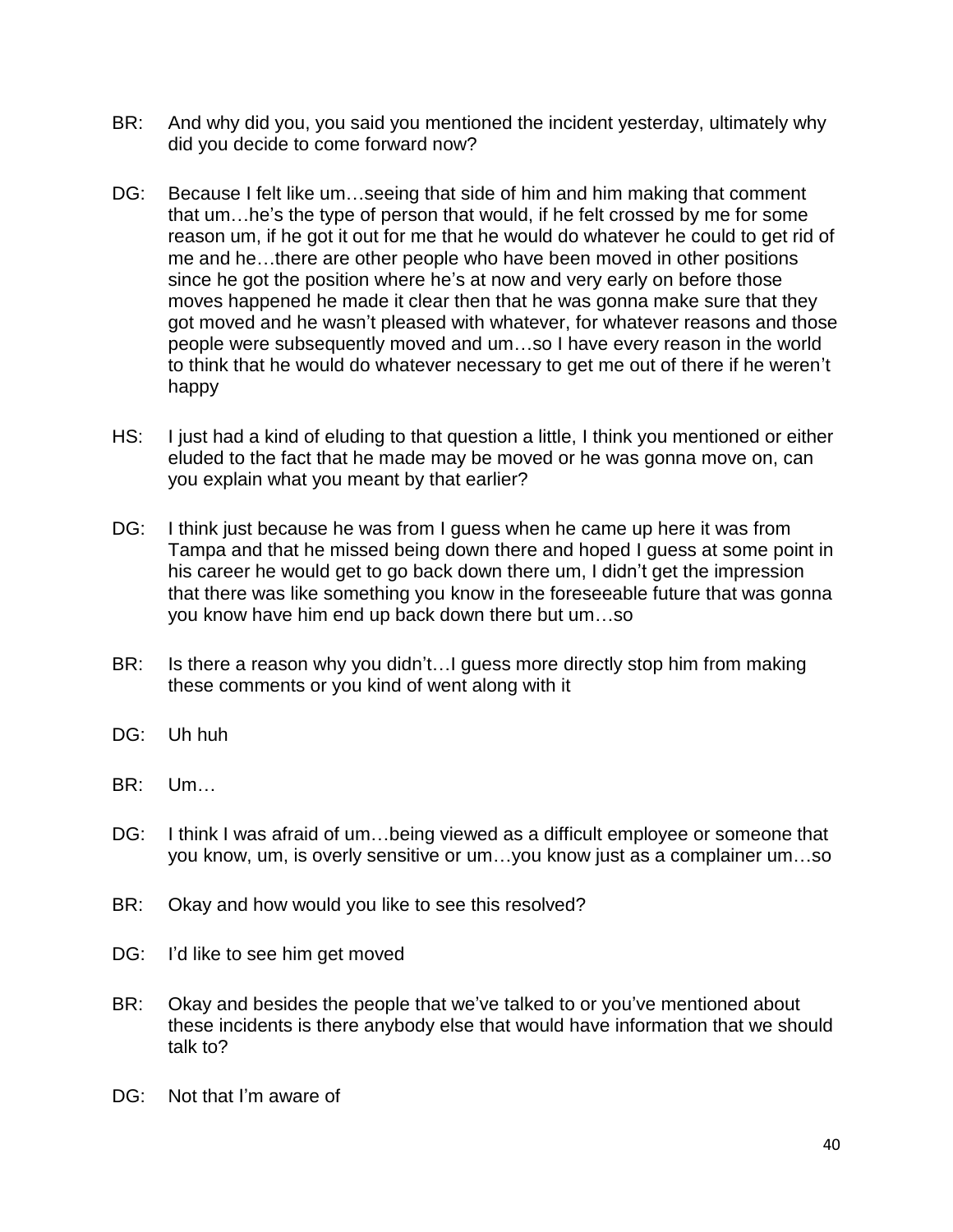- BR: Anybody that might not have been present for any of these but that you've had similar any conversations with maybe they shared
- DG: Right
- BR: the same thing with you?
- DG: No...not that I know of um...uh uh
- BR: And overall how would you describe his behavior with making these comments?
- DG: Just absolutely...inappropriate and um...I don't even know really how else to describe it other than just beyond inappropriate and of sexual nature so
- HS: Alright we're gonna step out for a second I just wanted you to look over the policy
- DG: Okay
- HS: and I just wanted you, (inaudible) may be asking a question about
- DG: Uh huh
- HS: this but we'll be right back in
- DG: Okay.

(BREAK)

- DG: If y'all wanna turn that off you can cause it's warm in here now I'm like whoa
- BR: Okay and the Captain has stepped out um….now that you've read that Policy is there anything in there in the Policy that we've printed out that applies to the situation that you have right now?
- DG: Um, definitely sexual harassment um, and um......it's kind of hard to articulate I guess but it seems also hostile work environment um, because of the persistent unwelcomed comments um, you know that are sexual in nature so um…yeah I definitely think that
- BR: And how so for the sexual harassment from what you've read?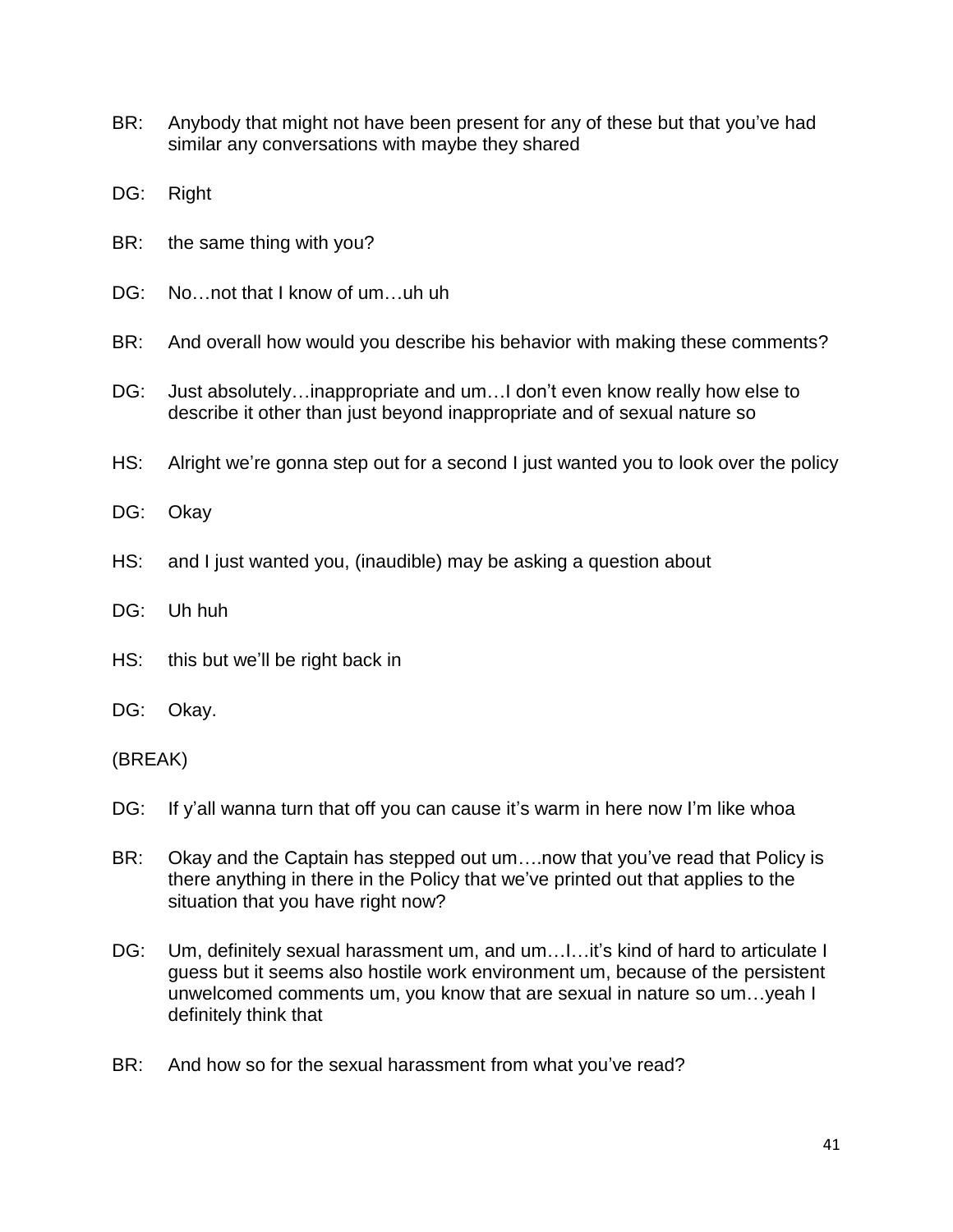- DG: Um…I would say because um…the comments that he makes creates you know a hostile environment and that um…it's just, it's offensive and unwanted consistently um…and I think that you know like I said earlier that any reasonable person if given any one of these types of, if they read any one of these probably statements or you know examples um…and they were given a response whether non-verbal or not that I you know that I've gave and they received that would be like whoa okay I've overstepped by bounds and I won't say that again you know and would be like okay note to self but that's not what happens
- BR: Okay and is there any way that he would feel that those comments were okay, have you given him any indication that you're okay with these comments or I know, eluding to that you like them or anything like that would be there any mixed signals to where maybe he thought it was okay to make these comments?
- DG: I would say no um but I mean I guess to his defense that fact that it continues on you have to kind of wonder um, but at that same time you know Chris and I have talked about it and it's like how do you…how do you make those type of comments over and over um, you know and, and things that he's said to, to Chris and stuff and…any normal person would know that you just, you don't say that type of stuff um, but I mean I don't, I don't know him really all that well so I can't really speak so much to his personality um…but I don't feel that I've said or done anything to make him think that it's welcome um so
- BR: Okay and now that the Captain's no longer in here, I just want to make sure is there anything that you might not have brought up because a male was in here, is there anything else that you want to share?
- DG: No
- BR: That's happened or he said?
- DG: No that's it
- BR: Okay
- DG: Yeah
- BR: Alright is there anything that I have failed to ask you that you would like to add to this statement?
- DG: Uh no